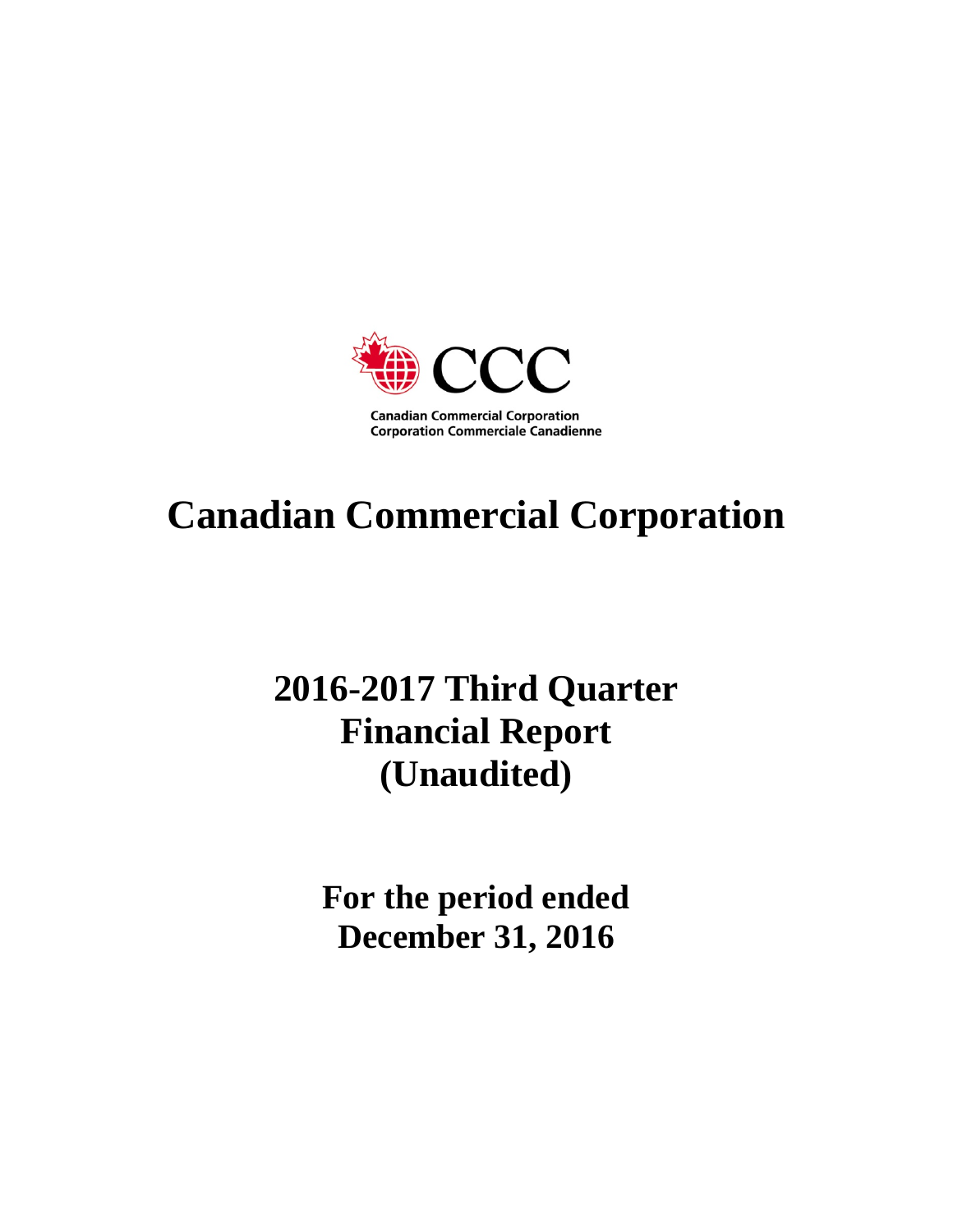# **Management's Discussion and Analysis**

# **BASIS OF PREPARATION**

This discussion was prepared in accordance with the Treasury Board Standard on Quarterly Financial reports for Crown Corporations. This narrative discussion is not intended to be a full Management Discussion and Analysis. Disclosures and information in the Canadian Commercial Corporation annual report for the year ended March 31, 2016 are assumed to apply to the current quarter unless otherwise stated.

The following discussion and analysis of the operating results and financial position of the Canadian Commercial Corporation for the quarter ending December 31, 2016 should be read in conjunction with the enclosed unaudited condensed interim financial statements as well as the Corporation's annual report for the year ended March 31, 2016.

# **FINANCIAL HIGHLIGHTS**

CCC delivers its government-to-government contracting services through two core lines of business:

- 1) Global Defence and Security (GDS) which includes administrating the Defence Production Sharing Agreement (DPSA); and
- 2) International Commercial Business (ICB)

In addition to its core business line operations, CCC performs activities related to sourcing and other Government of Canada priorities which include the maintenance and administration of the trade development offices in China on behalf of Global Affairs Canada, sourcing transactions with Government of Canada departments and agencies and a shared services arrangement with another crown corporation which generates economies of scale in providing a variety of corporate services to both organizations.

Historically, large contracts have materially impacted the Corporation's financial statements and can often cause significant variations in certain year-over-year amounts on the Statement of Financial Position and the Statement of Comprehensive Income.

In late 2013-2014 the Armoured Brigades Program (ABP), a historic multi-billion dollar contract, was signed for the supply of light armored vehicles (LAVs) and associated equipment, training and support services. This activity will result in receivables, payables and progress payments to Canadian exporters and from foreign customers to show significant variations from last year to the current year.

Prior to September 2016, ABP commercial trading transactions, cost of commercial trading transactions and fees for service have been translated from US dollars to Canadian dollars using the historical exchange rates in effect at the time of the initial project funding was received in 2014-15.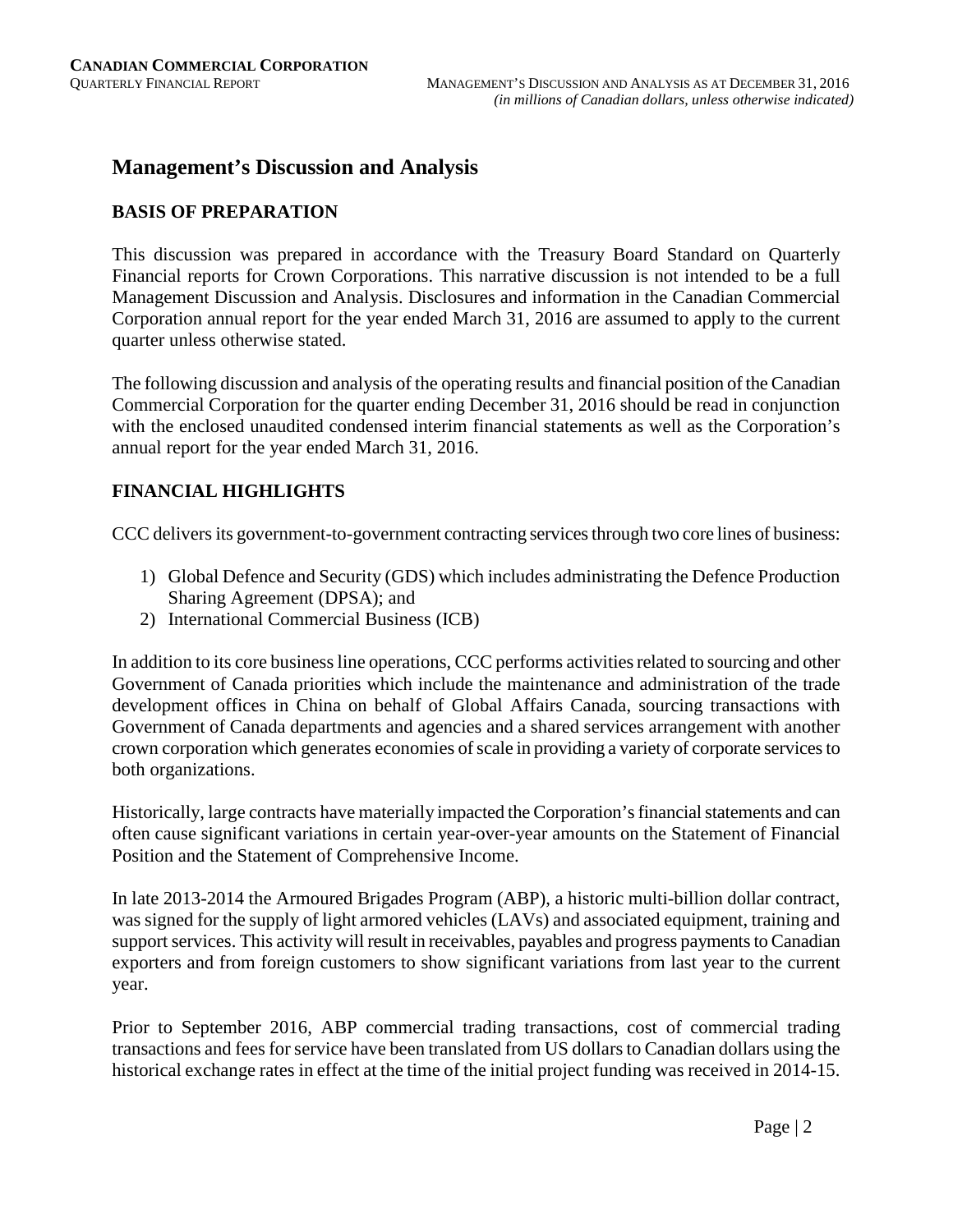As of September 2016, the initial funding (with associated historical translation rates) has been fully liquidated, and as a result, subsequent commercial trading transactions, cost of commercial trading transactions and fees for service are being translated at the current exchange rates which are higher than the historical rates.

The revenue amounts translated to Canadian dollars are significantly higher for the three month period ending December 31, 2016 compared to the revenue amounts recorded for the three month period ending December 31, 2015 even though progress work was relatively consistent year-overyear, due to the change in exchange rates.

A discussion of CCC's three and nine month period ended December 31, 2016 financial highlights follows:

| <b>Summary - Net profit (loss)</b> |                     |                 |                    |                        | <b>FOR THE THREE MONTHS ENDED</b> |         |      |        | FOR THE NINE MONTHS ENDED |                    |                        |       |         |
|------------------------------------|---------------------|-----------------|--------------------|------------------------|-----------------------------------|---------|------|--------|---------------------------|--------------------|------------------------|-------|---------|
|                                    |                     |                 | <b>DECEMBER 31</b> |                        |                                   |         |      |        |                           | <b>DECEMBER 31</b> |                        |       |         |
|                                    | 2016                | 2015            |                    | Increase<br>(Decrease) |                                   |         | 2016 |        | 2015                      |                    | Increase<br>(Decrease) |       |         |
| Revenues                           | \$<br>8.6           | <b>S</b><br>6.7 |                    | S                      | 1.9                               | 27%     | \$   | 20.0   |                           | 22.9               | S                      | (2.9) | $-13\%$ |
| Expenses                           | (7.2)               |                 | (7.1)              |                        | (0.1)                             | $0\%$   |      | (21.0) |                           | (24.3)             |                        | 3.3   | 14%     |
| Parliamentary appropriation        | 0.8                 |                 | 2.3                |                        | (1.5)                             | $-60\%$ |      | 2.6    |                           | 6.7                |                        | (4.1) | $-60\%$ |
| Net profit                         | \$<br>$2.2^{\circ}$ |                 | 1.9                | $\mathbf{s}$           | 0.3                               | 29%     | -S   | 1.6    | $\mathbf{\$}$             | 5.3                | \$                     | (3.7) | $-69%$  |

# **STATEMENT OF COMPREHENSIVE INCOME DISCUSSION**

For the three months ended December 31, 2016, the overall increase to the net profit was due to increases to total revenues offset partially by a decrease to the parliamentary appropriation and an increase to total expenses.

For the nine months ended December 31, 2016, the overall decrease to the net profit was due to decreases to total revenues and the parliamentary appropriation offset partially by a decrease to total expenses.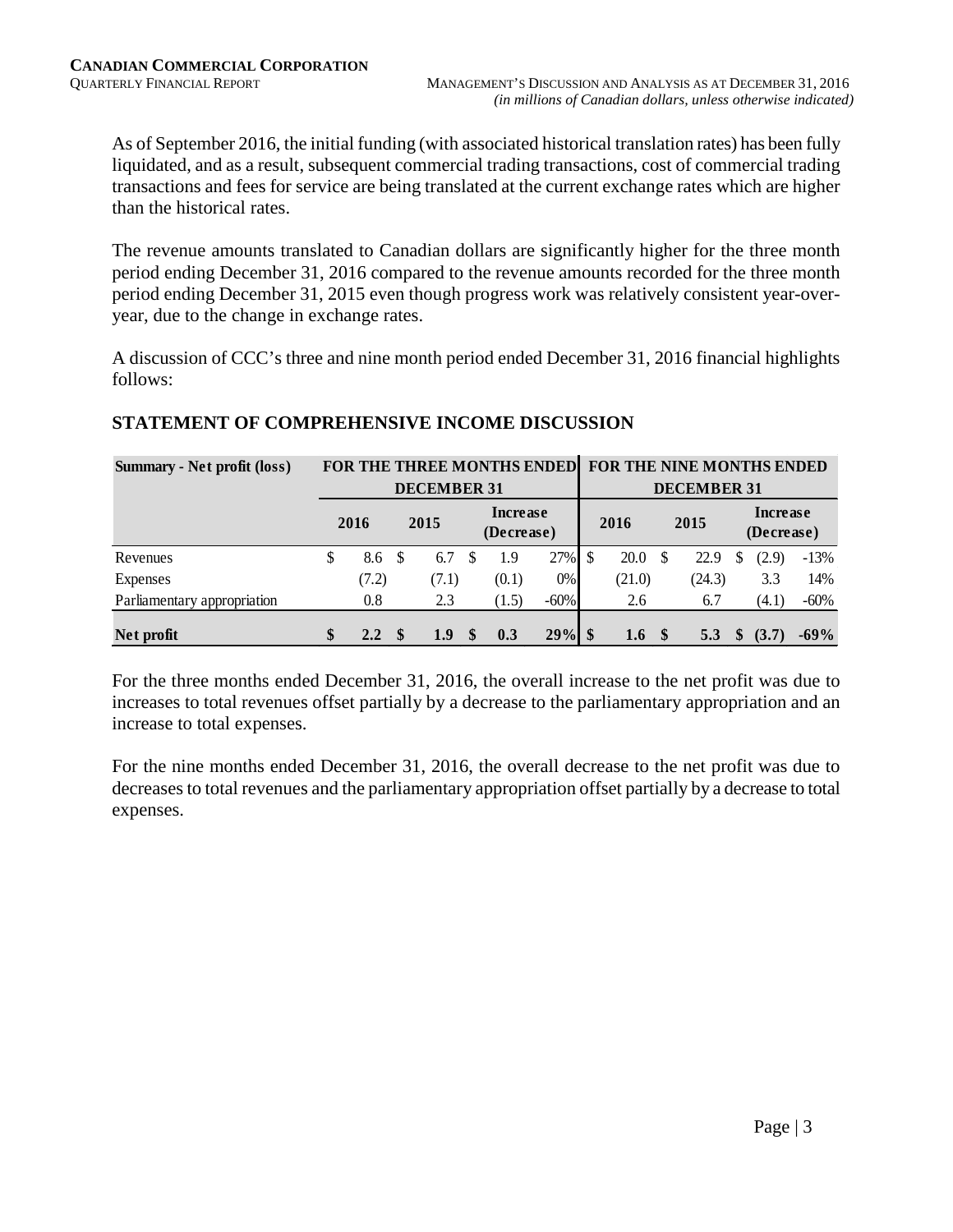# **REVENUES**

| <b>Revenues</b>              |    |         |               | <b>FOR THE THREE MONTHS ENDED</b> |               |                          |        |             |             |   | <b>FOR THE NINE MONTHS ENDED</b> |                               |         |                                |
|------------------------------|----|---------|---------------|-----------------------------------|---------------|--------------------------|--------|-------------|-------------|---|----------------------------------|-------------------------------|---------|--------------------------------|
|                              |    |         |               | <b>DECEMBER 31</b>                |               |                          |        |             |             |   | <b>DECEMBER 31</b>               |                               |         |                                |
|                              |    | 2016    |               | 2015                              |               | Increase<br>(Decrease)   |        |             | 2016        |   | 2015                             | <b>Increase</b><br>(Decrease) |         | $%$ of<br><b>Total</b><br>2016 |
| Commercial trading           |    |         |               |                                   |               |                          |        |             |             |   |                                  |                               |         |                                |
| transactions-prime contracts | S. | 925.2   | <sup>\$</sup> | 819.2                             | <sup>\$</sup> | 106.0                    | 13%    |             | \$2,118.6   |   | \$2,170.6                        | \$ (52.0)                     | $-2\%$  |                                |
| Cost of commercial trading   |    |         |               |                                   |               |                          |        |             |             |   |                                  |                               |         |                                |
| transactions-prime contracts |    | (925.2) |               | (819.2)                           |               | (106.0)                  | $-13%$ |             | (2,118.6)   |   | (2,170.6)                        | 52.0                          | 2%      |                                |
| Fees for service             |    | 8.3     |               | 6.2                               |               | 2.1                      | 35%    |             | 19.1        |   | 21.2                             | (2.1)                         | $-10\%$ | 95%                            |
| Other income                 |    | 0.2     |               | 0.2                               |               |                          | $-59%$ |             | 0.6         |   | $0.5^{\circ}$                    | 0.1                           | 1%      | 3%                             |
| Finance income, net          |    | 0.1     |               | 0.1                               |               | $\overline{\phantom{a}}$ | 10%    |             | 0.3         |   | 0.3                              | $\overline{\phantom{0}}$      | 24%     | 2%                             |
| Gain (Loss) on foreign       |    |         |               |                                   |               |                          |        |             |             |   |                                  |                               |         |                                |
| exchange                     |    |         |               | 0.2                               |               | (0.2)                    | $-93%$ |             |             |   | 0.9                              | (0.9)                         | $-97%$  | $0\%$                          |
| <b>Total Revenues</b>        | \$ | 8.6     | $\mathbf{\$}$ | 6.7                               | S             | 1.9                      | 27%    | $\mathbf s$ | <b>20.0</b> | S | 22.9                             | \$<br>(2.9)                   |         | $-13\%$ 100%                   |

For the three months ended December 31, 2016, after offsetting commercial trading transactions with the cost of commercial trading transactions, the increase in total revenues was due mainly to higher fees for service recorded related to the ABP.

For the nine months ended December 31, 2016, after offsetting commercial trading transactions with the cost of commercial trading transactions, the decrease in total revenues was due mainly to lower fees for service recorded resulting from a lower volume of contracts signed in 2015-2016 and during the first several months of 2016-2017 related primarily to the GDS business line.

| <b>Commercial Trading</b><br>Transactions (CTT) |     |                 |               | <b>FOR THE THREE MONTHS ENDED</b><br><b>DECEMBER 31</b> |              |                               |        |   |                            | <b>FOR THE NINE MONTHS ENDED</b><br><b>DECEMBER 31</b> |                               |        |                                |
|-------------------------------------------------|-----|-----------------|---------------|---------------------------------------------------------|--------------|-------------------------------|--------|---|----------------------------|--------------------------------------------------------|-------------------------------|--------|--------------------------------|
|                                                 |     | 2016<br>2015    |               |                                                         |              | <b>Increase</b><br>(Decrease) |        |   | 2016                       | 2015                                                   | <b>Increase</b><br>(Decrease) |        | $%$ of<br><b>Total</b><br>2016 |
| GDS:                                            |     |                 |               |                                                         |              |                               |        |   |                            |                                                        |                               |        |                                |
| <b>DPSA</b>                                     |     | $214.2 \quad $$ |               | 246.2                                                   | <sup>S</sup> | (32.0)                        | $-13%$ | S | 513.9 \$                   | 530.8                                                  | \$(16.9)                      | $-3\%$ | 24%                            |
| Non-DPSA GDS                                    |     | 619.9           |               | 456.1                                                   |              | 163.8                         | 36%    |   | 1.344.1                    | 1.374.7                                                | (30.6)                        | $-2\%$ | 64%                            |
| <b>Total GDS</b>                                | \$. | 834.1           | \$            | 702.3                                                   |              | \$131.8                       | 19%    |   | \$1,858.0                  | \$1,905.5                                              | \$ (47.5)                     | $-2\%$ | 88%                            |
| <b>ICB</b>                                      |     | 91.1            |               | 116.9                                                   |              | (25.8)                        | $-22%$ |   | 260.6                      | 265.1                                                  | (4.5)                         | $-2\%$ | 12%                            |
| <b>Total CTT</b>                                |     | 925.2           | <sup>\$</sup> | 819.2                                                   |              | \$106.0                       |        |   | $13\%$ \$2,118.6 \$2,170.6 |                                                        | \$ (52.0)                     |        | $-2\%$ 100%                    |

# **Commercial trading transactions**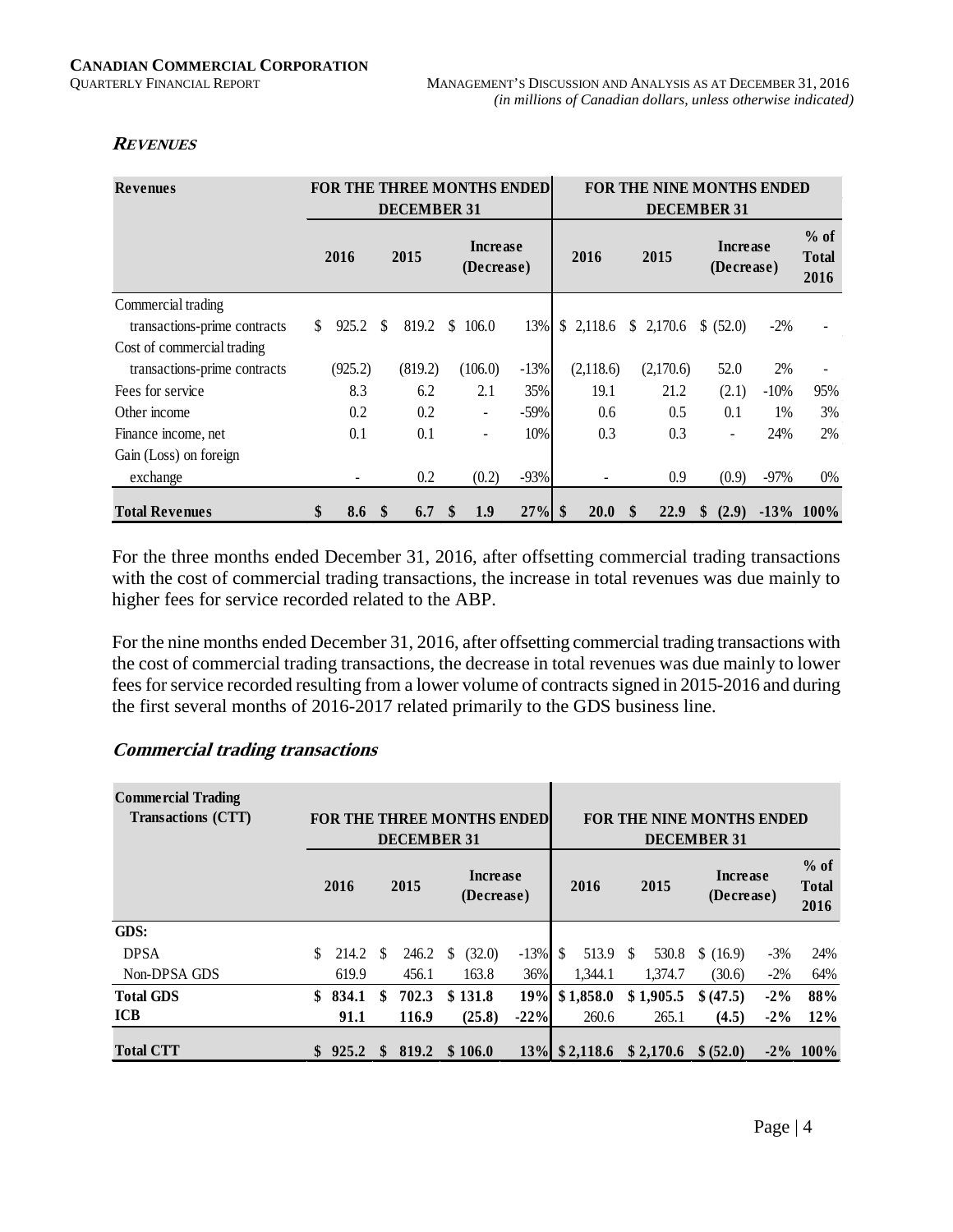Commercial trading transactions measure the value of delivery of a good or service or progress work once a contract is signed and becomes effective. It is important to note that as an international trade intermediary, revenues from commercial trading transactions on prime contracts are fully offset by the cost of commercial trading transactions on prime contracts.

For the nine months ended December 31, 2016, the overall decrease in commercial trading transactions was due to a decrease in deliveries and work performed related primarily to the GDS business line.

The decrease to GDS commercial trading transactions can be primarily attributed to two circumstances:

- (1) In 2015-2016, the Corporation benefited from the record breaking total of non-DPSA GDS contracts signed in 2014-2015 (\$431.8) as the majority of these contracts were delivered or had significant progress work performed throughout 2015-2016; and
- (2) Conversely, the non-DPSA GDS contracts signed in 2015-2016 (\$33.8) were significantly less which resulted in a much lower amount of deliveries and progress work performed in 2016-2017.

For the three months ended December 31, 2016, the overall increase in commercial trading transactions was due to an increase in the recording of work performed related to the ABP under the Non-DPSA GDS business line offset by decreases across other business lines.

Of significance, for the nine months ended December 31, 2016, \$1,291 or 96% of the total non-DPSA GDS commercial trading transactions were recorded for progress work related to the ABP contract.

| <b>Fees for service</b>                           |                      |      | <b>DECEMBER 31</b> |              |                               | <b>FOR THE THREE MONTHS ENDED</b> |              |      |     | <b>FOR THE NINE MONTHS ENDED</b><br><b>DECEMBER 31</b> |              |                               |         |                                |
|---------------------------------------------------|----------------------|------|--------------------|--------------|-------------------------------|-----------------------------------|--------------|------|-----|--------------------------------------------------------|--------------|-------------------------------|---------|--------------------------------|
|                                                   | 2016<br>2015         |      |                    |              | <b>Increase</b><br>(Decrease) |                                   |              | 2016 |     | 2015                                                   |              | <b>Increase</b><br>(Decrease) |         | $%$ of<br><b>Total</b><br>2016 |
| GDS:                                              |                      |      |                    |              |                               |                                   |              |      |     |                                                        |              |                               |         |                                |
| Non-DPSA GDS                                      | \$<br>5.5 $\sqrt{3}$ |      | 4.1                | \$           | 1.4                           | $35\%$                            | $\mathbb{S}$ | 11.7 | \$. | 14.0                                                   | \$           | (2.3)                         | $-17\%$ | 61%                            |
| <b>Total GDS</b>                                  | \$<br>5.5            | - \$ | 4.1                | -\$          | 1.4                           | 35%                               | \$           | 11.7 | \$  | 14.0                                                   | \$           | (2.3)                         | $-17%$  | 61%                            |
| <b>ICB</b>                                        | 1.2                  |      | 0.9                |              | 0.3                           | 31%                               |              | 3.5  |     | 3.7                                                    |              | (0.2)                         | $-4\%$  | 19%                            |
| Sourcing and other<br><b>Government of Canada</b> |                      |      |                    |              |                               |                                   |              |      |     |                                                        |              |                               |         |                                |
| priorities                                        | 1.6                  |      | 1.2                |              | 0.4                           | 37%                               |              | 3.9  |     | 3.5                                                    |              | 0.4                           | $10\%$  | 20%                            |
| <b>Total Fees for service</b>                     | \$<br>8.3            | - \$ | 6.2                | $\mathbf{s}$ | 2.1                           | $35\%$ \$                         |              | 19.1 | \$  | 21.2                                                   | $\mathbf{s}$ | (2.1)                         |         | $-10\%$ 100%                   |

# *Fees for service*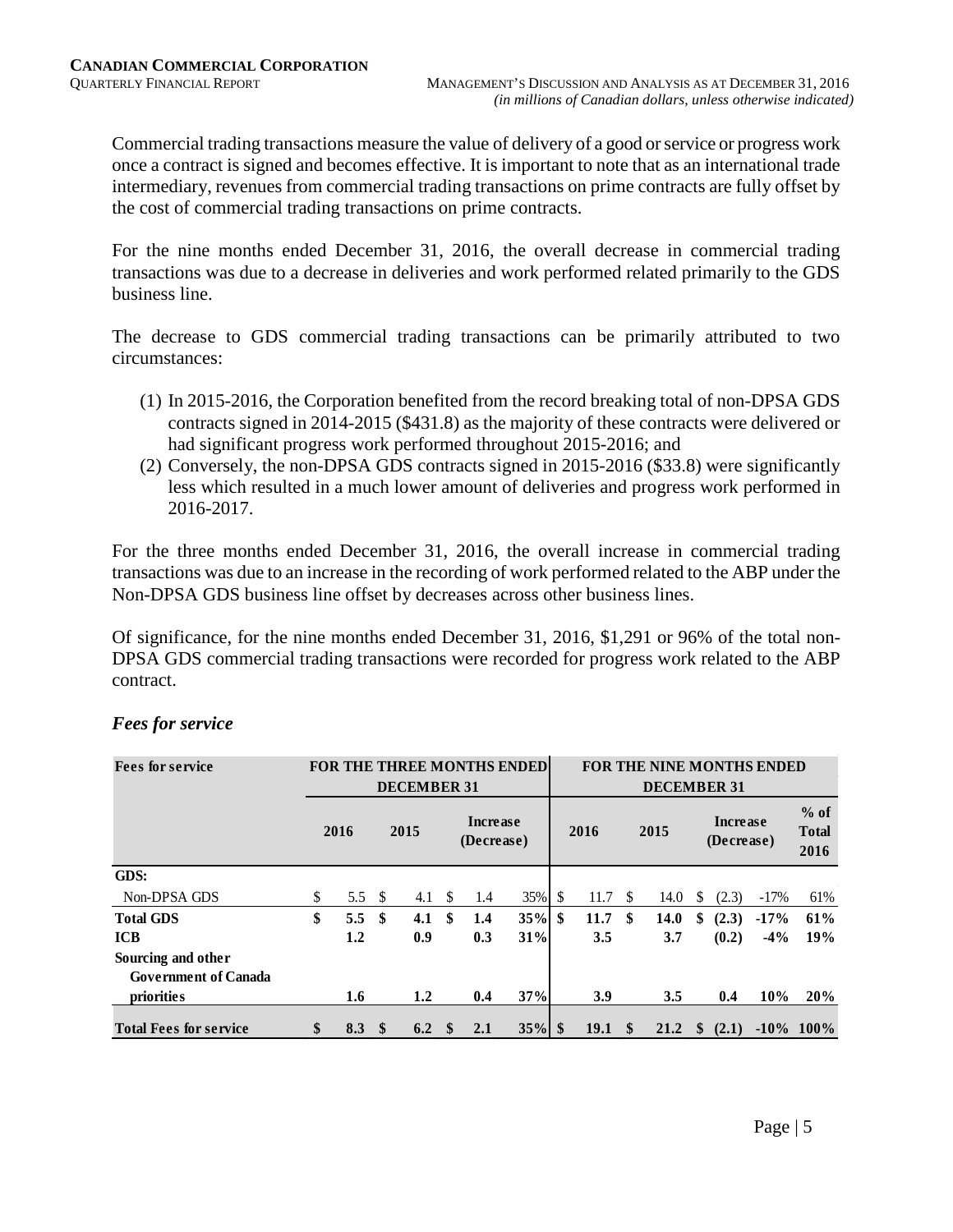The Corporation charges fees for service on non-DPSA GDS, ICB business and other services, generally as a percentage of the contract value at negotiated rates for services provided. Fees are recognized as revenue when commercial trading transactions related to prime contracts and international sourcing services agreements are recorded and from other international and domestic activities when services are rendered. It is important to note that CCC does not charge fees for service on the DPSA program. In addition to fees for service recorded on core operations business line activity, CCC collects fees related to sourcing and other Government of Canada priorities.

For the three months ended December 31, 2016, the overall net fee increase is commensurate with the increase in activity explained under the commercial trading transactions section.

For the nine months ended December 31, 2016, the overall net fee decrease is commensurate with the decrease in activity explained under the commercial trading transactions section.

| <b>Expenses</b>                |    |      |     | <b>DECEMBER 31</b> |      |                               | FOR THE THREE MONTHS ENDED |               |      |               | <b>DECEMBER 31</b> |               |                               | FOR THE NINE MONTHS ENDED |                                |
|--------------------------------|----|------|-----|--------------------|------|-------------------------------|----------------------------|---------------|------|---------------|--------------------|---------------|-------------------------------|---------------------------|--------------------------------|
|                                |    | 2016 |     | 2015               |      | <b>Increase</b><br>(Decrease) |                            |               | 2016 |               | 2015               |               | <b>Increase</b><br>(Decrease) |                           | $%$ of<br><b>Total</b><br>2016 |
| <b>Administrative expenses</b> |    |      |     |                    |      |                               |                            |               |      |               |                    |               |                               |                           |                                |
| Workforce compensation         |    |      |     |                    |      |                               |                            |               |      |               |                    |               |                               |                           |                                |
| and related expenses           | \$ | 5.0  | -\$ | 5.0                | - \$ |                               | $-1\%$                     | $\mathcal{S}$ | 14.1 | <sup>\$</sup> | 14.3               | \$            | (0.2)                         | $-1\%$                    | 68%                            |
| Contract management services   |    | 0.6  |     | 0.4                |      | 0.2                           | 69%                        |               | 2.0  |               | 2.0                |               |                               | 0%                        | 10%                            |
| Travel and hospitality         |    | 0.4  |     | 0.3                |      | 0.1                           | 10%                        |               | 1.2  |               | 1.2                |               | $\overline{\phantom{a}}$      | $-2\%$                    | 6%                             |
| Rent and related expenses      |    | 0.3  |     | 0.5                |      | (0.2)                         | $-42%$                     |               | 1.2  |               | 2.7                |               | (1.5)                         | $-56%$                    | 6%                             |
| Consultants                    |    | 0.4  |     | 0.5                |      | (0.1)                         | $-22%$                     |               | 1.0  |               | 1.4                |               | (0.4)                         | $-34%$                    | 4%                             |
| Software, hardware and support |    | 0.1  |     | -                  |      | 0.1                           | 34%                        |               | 0.5  |               | 0.4                |               | 0.1                           | 2%                        | 2%                             |
| Depreciation                   |    | 0.1  |     | 0.1                |      | $0.0\,$                       | 144%                       |               | 0.3  |               | 1.2                |               | (0.9)                         | $-74%$                    | 1%                             |
| Corporate communications       |    | 0.1  |     | 0.1                |      | $\overline{\phantom{a}}$      | $-23%$                     |               | 0.1  |               | 0.2                |               | (0.1)                         | $-54%$                    | 0%                             |
| Other expenses                 |    | 0.2  |     | 0.2                |      | $\blacksquare$                | 12%                        |               | 0.6  |               | 0.8                |               | (0.2)                         | $-12%$                    | 3%                             |
| <b>Total Administrative</b>    |    |      |     |                    |      |                               |                            |               |      |               |                    |               |                               |                           |                                |
| expenses                       | \$ | 7.2  | \$  | 7.1                | \$   | 0.1                           | 0%                         | \$            | 21.0 | \$            | 24.2               | \$            | (3.2)                         |                           | $-13\%$ 100%                   |
| <b>Contract remediation</b>    |    |      |     |                    |      |                               |                            |               |      |               |                    |               |                               |                           |                                |
| expenses                       |    |      |     |                    |      | ٠                             | $-100%$                    |               |      |               | 0.1                |               |                               | $(0.1) -100\%$            | $0\%$                          |
| <b>Total Expenses</b>          | \$ | 7.2  | \$  | 7.1                | \$   | 0.1                           | $0\%$ \$                   |               | 21.0 | \$            | 24.3               | <sup>\$</sup> | (3.3)                         |                           | $-14\%$ 100%                   |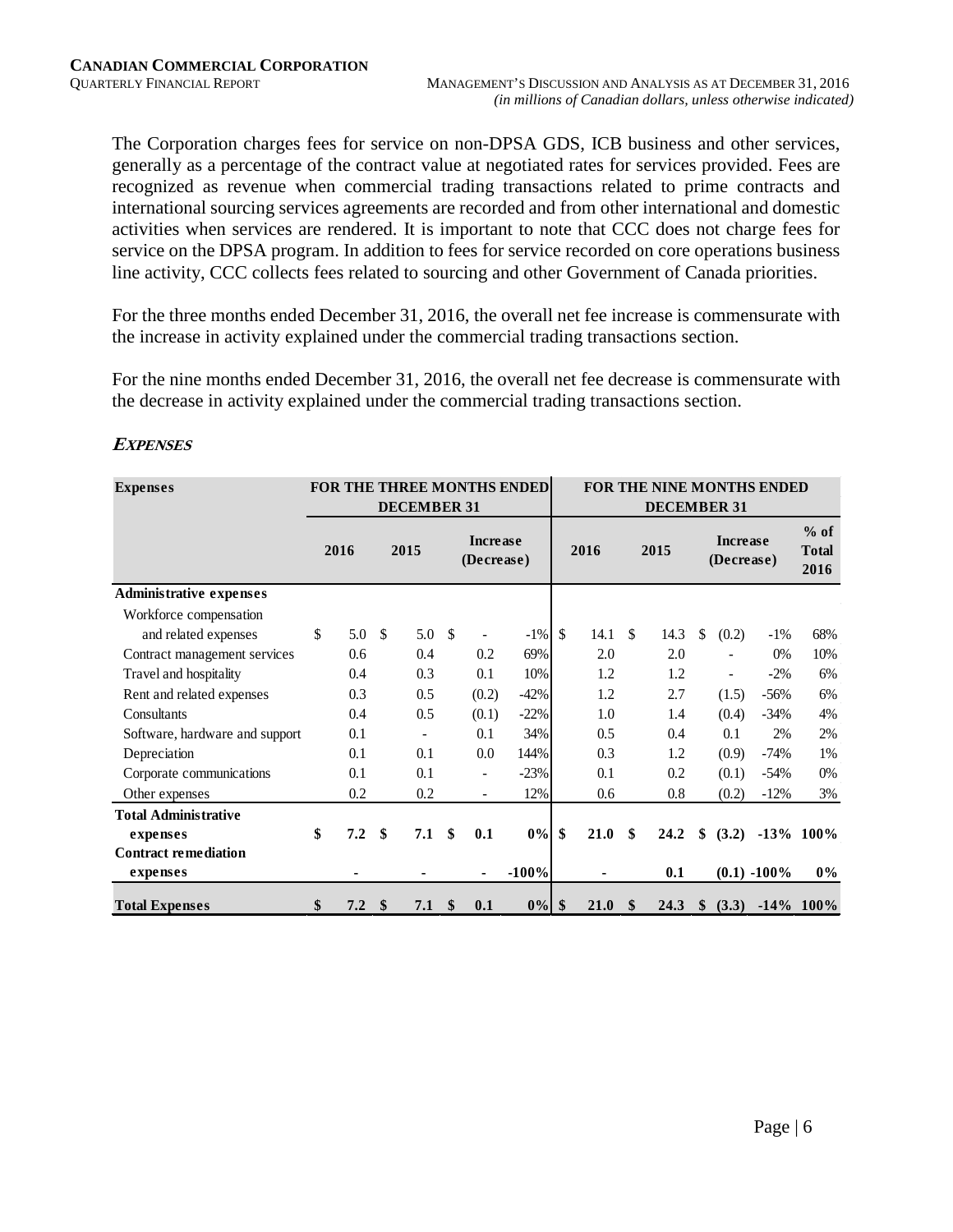# **Administrative expenses**

The three months ended December 31, 2016, administrative expenses are consistent with the three months ended December 31, 2015.

For the nine months ended December 31, 2016, the overall decrease is due primarily to a reduction in rent and related expenses. In November 2014, the Corporation entered into a fifteen-year lease agreement for office space in a new location, which expires at the end of November 2031, in order to achieve future cost reduction goals. A one-time payment made to terminate the previous lease at the prior location was amortized over a twelve month period from October 2014 to September 2015 and as a result rent and related expenses were higher over that period of time. In addition, monthly rent expenses at the new location are lower by approximately 25%.

Public Services and Procurement Canada (PSPC) is paid for certain core contract management services under the DPSA. In recent years, an initiative was undertaken to streamline processes in the delivery of the DPSA and decrease related expenses, CCC has brought in-house certain contract management services previously performed by PSPC and as a result has reduced associated expenses by an estimated 50% compared to the levels incurred the last two years.

#### **Contract remediation expenses**

Contract remediation expenses are recorded as actual amounts are incurred or can be determined.

| <b>Sourcing services</b><br>transactions |                      |               | <b>DECEMBER 31</b> | <b>FOR THE THREE MONTHS ENDEDI</b> |        |            | <b>FOR THE NINE MONTHS ENDED</b><br><b>DECEMBER 31</b> |        |                               |        |
|------------------------------------------|----------------------|---------------|--------------------|------------------------------------|--------|------------|--------------------------------------------------------|--------|-------------------------------|--------|
|                                          | 2015<br>2016         |               |                    | <b>Increase</b><br>(Decrease)      |        | 2016       |                                                        | 2015   | <b>Increase</b><br>(Decrease) |        |
| Sourcing services transactions           | \$<br>11.9           | <sup>\$</sup> | 8.7                | \$<br>3.2                          | 36%    | \$<br>25.6 | - \$                                                   | 23.5   | \$<br>2.1                     | 9%     |
| Cost of sourcing                         |                      |               |                    |                                    |        |            |                                                        |        |                               |        |
| services transactions                    | (11.9)               |               | (8.7)              | (3.2)                              | $-36%$ | (25.6)     |                                                        | (23.5) | (2.1)                         | $-9\%$ |
|                                          | \$<br>$\blacksquare$ |               |                    |                                    | 0%     |            |                                                        |        | -                             | $0\%$  |

#### **SOURCING SERVICES FOR SUPPORT OF INTERNATIONAL GOVERNMENT ASSISTANCE PROGRAMS**

Sourcing services for support of international assistance programs represent transactions whereby the Corporation is not the prime contractor, however acts as an agent on behalf of a domestic or foreign Government entity. The increase for the three and nine months ended December 31, 2016, was due primarily to an increase of deliveries related to a project in the final stages to procure and manage the replacement of wing kits on six Norwegian aircraft on behalf of the Royal Norwegian Air Force.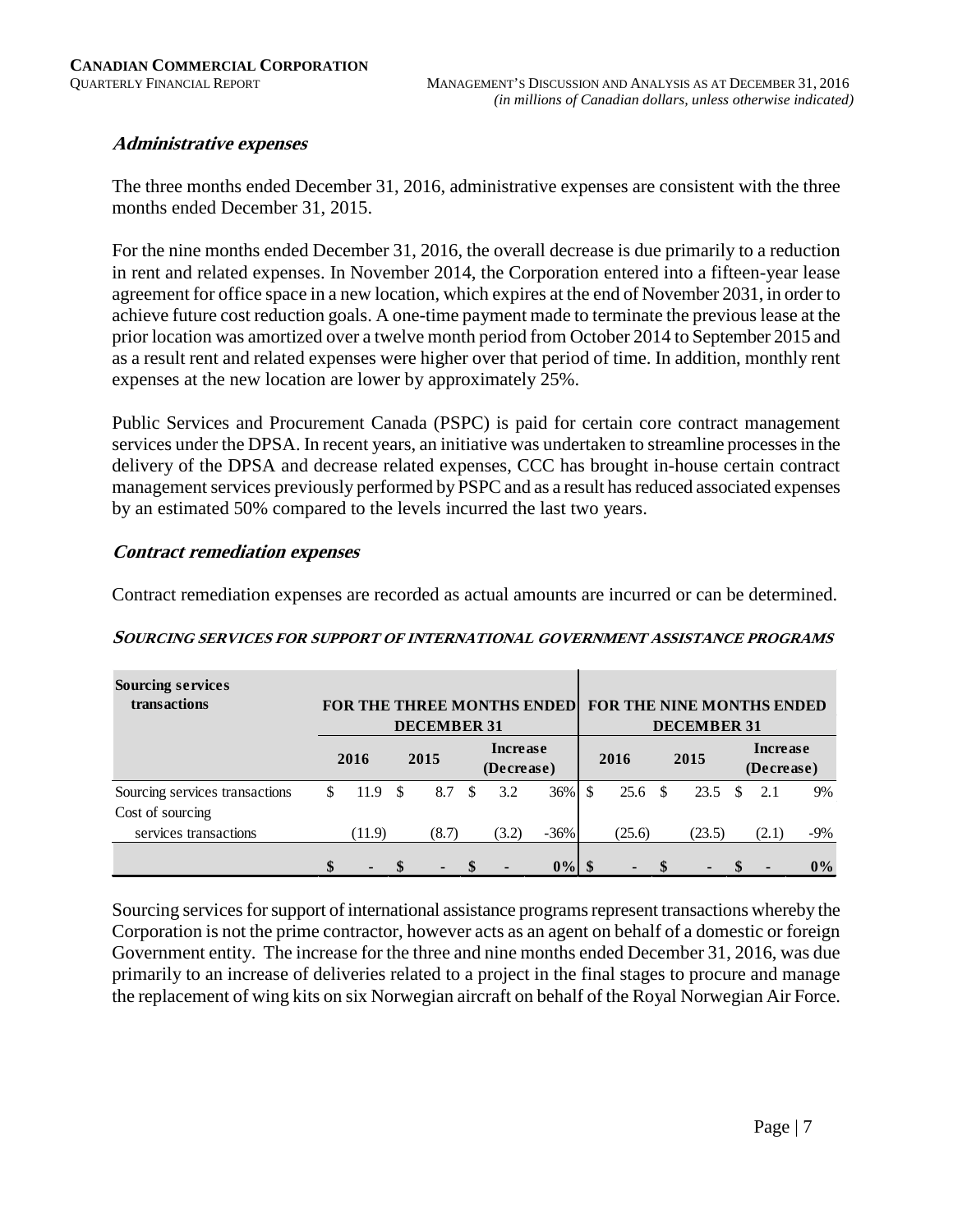# **PARLIAMENTARY APPROPRIATION**

| Parliamentary appropriation |           |      |                    |               | <b>FOR THE THREE MONTHS ENDED</b> |            |      | FOR THE NINE MONTHS ENDED |          |                               |        |
|-----------------------------|-----------|------|--------------------|---------------|-----------------------------------|------------|------|---------------------------|----------|-------------------------------|--------|
|                             |           |      | <b>DECEMBER 31</b> |               |                                   |            |      | <b>DECEMBER 31</b>        |          |                               |        |
|                             | 2016      | 2015 |                    |               | <b>Increase</b><br>(Decrease)     |            | 2016 | 2015                      |          | <b>Increase</b><br>(Decrease) |        |
| Parliamentary appropriation | 0.8       |      | 2.3                |               | (1.5)                             | $-60\%$    | 2.6  | 6.7                       |          | (4.1)                         | -60%   |
| <b>Total Parliamentary</b>  |           |      |                    |               |                                   |            |      |                           |          |                               |        |
| appropriation               | \$<br>0.8 |      | 2.3                | <sup>\$</sup> | (1.5)                             | $-60\%$ \$ | 2.6  | 6.7                       | <b>S</b> | (4.1)                         | $-60%$ |

The Corporation's appropriation is being gradually phased out in accordance with the 2014-2015 Corporate Plan as follows: \$15.7 in 2013-2014; \$14.2 in 2014-2015; \$8.9 in 2015-2016; \$3.5 in 2016-2017; and nil from 2017-2018 and ongoing, reaching its directed objective of financial self-sufficiency.

# **STATEMENT OF FINANCIAL POSITION DISCUSSION**

#### **SUMMARY**

| <b>Summary - Statement of financial position</b> |                                | <b>AS AT</b> |                          |     |
|--------------------------------------------------|--------------------------------|--------------|--------------------------|-----|
|                                                  | December 31, March 31,<br>2016 | 2016         | Increase<br>(Decrease)   |     |
| Assets                                           | \$<br>5,727.6                  | \$3,815.8    | \$1,911.8                | 50% |
| <b>Liabilities</b>                               | \$<br>5,697.3                  | \$3,787.1    | \$1,910.2                | 50% |
| Shareholder's equity:                            |                                |              |                          |     |
| Contributed surplus                              | 10.0                           | 10.0         | $\overline{\phantom{a}}$ | 0%  |
| Retained earnings                                | 20.3                           | 18.7         | 1.6                      | 9%  |
| <b>Total Shareholder's equity</b>                | \$<br>30.3                     | 28.7         | \$<br>1.6                | 6%  |

As an international trade intermediary, CCC trade-related assets are offset with matching liabilities. Therefore, trade receivables from foreign customers and progress payments to Canadian exporters are normally offset by trade payables and accrued liabilities to Canadian exporters and progress payments from foreign customers, respectively.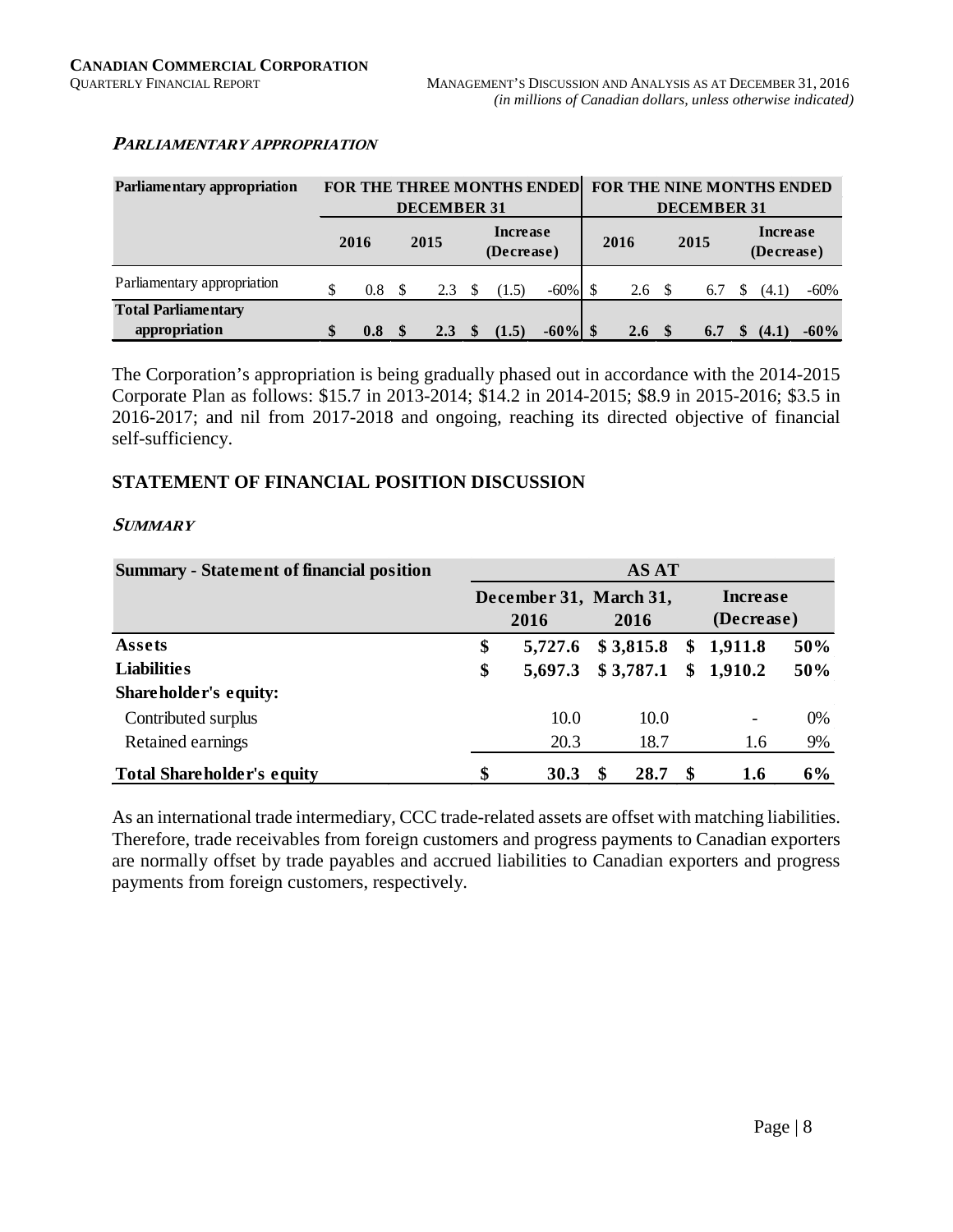#### **ASSETS**

| Assets                                  | AS AT |                        |    |           |    |            |        |              |  |  |  |  |
|-----------------------------------------|-------|------------------------|----|-----------|----|------------|--------|--------------|--|--|--|--|
|                                         |       | December 31, March 31, |    |           |    | Increase   |        | $%$ of       |  |  |  |  |
|                                         |       | 2016                   |    | 2016      |    | (Decrease) |        | <b>Total</b> |  |  |  |  |
| Cash                                    | \$    | 73.8                   | -S | 85.7      | -S | (11.9)     | $-14%$ | 1%           |  |  |  |  |
| <b>Trade Receivables</b>                |       | 1,042.3                |    | 130.8     |    | 911.5      | 697%   | 18%          |  |  |  |  |
| Advances to Canadian exporters          |       | 169.6                  |    | 473.6     |    | (304.0)    | $-64%$ | 3%           |  |  |  |  |
| Progress payments to Canadian exporters |       | 4,438.4                |    | 3,122.1   |    | 1,316.3    | 42%    | 78%          |  |  |  |  |
| Property and equipment                  |       | 3.5                    |    | 3.6       |    | (0.1)      | $-3%$  | 0%           |  |  |  |  |
| <b>Total Assets</b>                     | \$    | 5,727.6                |    | \$3,815.8 | \$ | 1,911.8    | $50\%$ | $100\%$      |  |  |  |  |

The increase from March 31, 2016 was due to increases in the amount of progress payments to Canadian exporters and trade receivables offset partially by a decrease primarily from advances to Canadian exporters. The net change to the assets resulted primarily from the continued progress work related to the ABP contract.

#### **LIABILITIES**

| <b>Liabilities</b>                       |                        |   |           | AS AT |            |        |              |
|------------------------------------------|------------------------|---|-----------|-------|------------|--------|--------------|
|                                          | December 31, March 31, |   |           |       | Increase   |        | $%$ of       |
|                                          | 2016                   |   | 2016      |       | (Decrease) |        | <b>Total</b> |
| Trade payables and accrued liabilities   | \$<br>1,074.1          | S | 162.7     |       | 911.4      | 560%   | 19%          |
| Advances from foreign customers          | 179.0                  |   | 497.6     |       | (318.6)    | $-64%$ | 3%           |
| Progress payments from foreign customers | 4,438.4                |   | 3,122.1   |       | 1,316.3    | 42%    | 78%          |
| Deferred lease incentives                | 3.6                    |   | 2.7       |       | 0.9        | 34%    | $0\%$        |
| Employee benefits                        | 2.2                    |   | 2.0       |       | 0.2        | 8%     | 0%           |
| <b>Total Liabilities</b>                 | \$<br>5,697.3          |   | \$3,787.1 | \$    | 1,910.2    | 50%    | $100\%$      |

The increase from March 31, 2016 was due to increases in the amount of progress payments from foreign customers and trade payables and accrued liabilities offset by a decrease primarily from advances from foreign customers. The net change to the liabilities resulted primarily from continued progress work related to the ABP contract.

#### **SIGNIFICANT TRANSACTIONS IN ASSETS AND LIABILITIES**

Given the back to back nature of CCC's contracting with foreign customers and Canadian exporters, movements in assets and liabilities are closely related and mostly offset one another.

The net increase in trade receivables and trade payables from March 31, 2016 was due to the recording of accrued receivable and payable transactions related to the ABP to reflect progress work to date.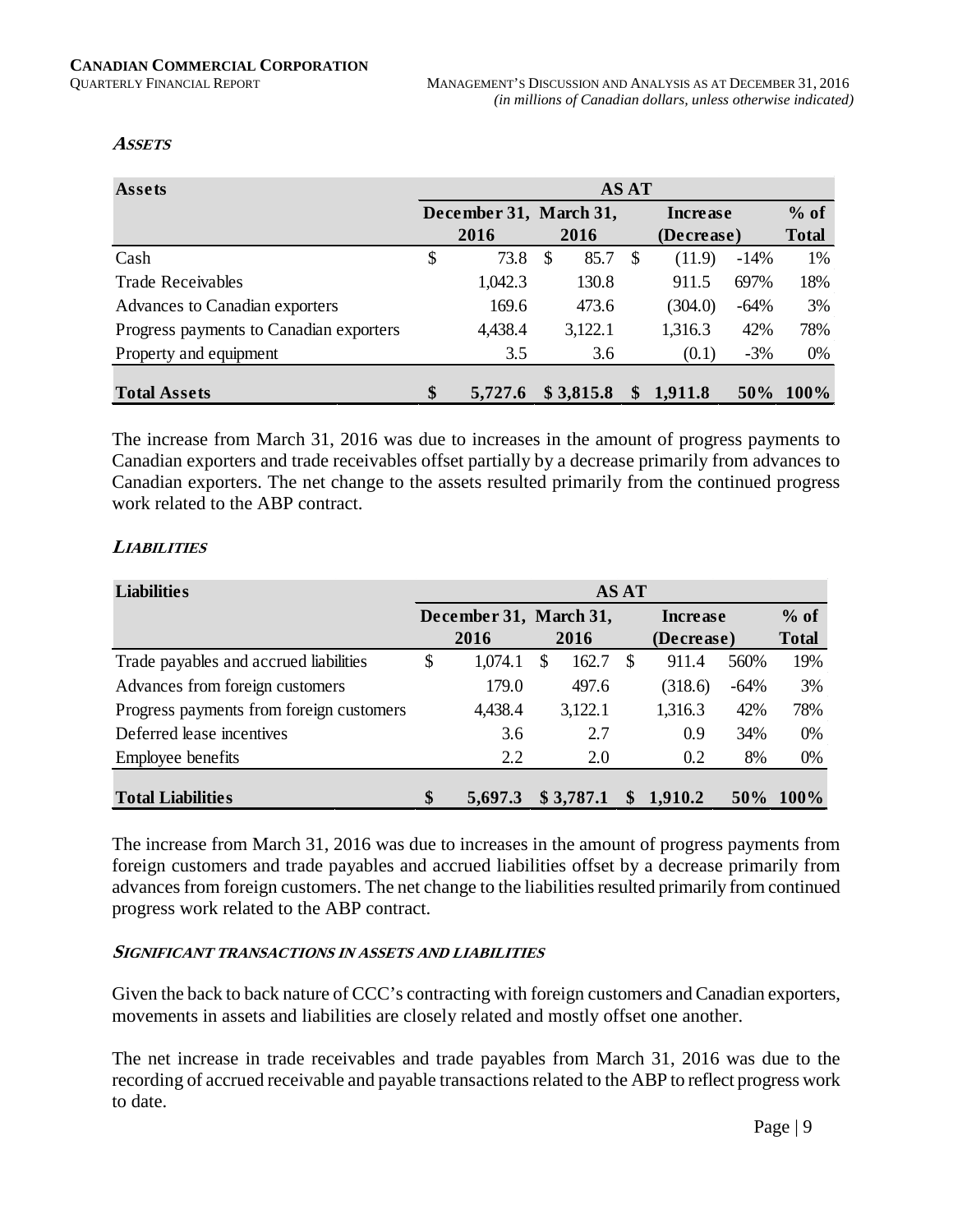Contractually, progress payments from foreign customers are required to flow through in their entirety to the Canadian exporter. Of the total progress payments to Canadian exporters and from foreign customers, \$4,296.7 or 97% related to continued progress work on the ABP contract.

Of the advances from foreign customers and advances to Canadian exporters, \$76.1 or 43% and 45% respectively was related to the ABP contract. Another \$93.5 was related to projects under the GDS and ICB business lines. Of the \$93.5 advances from foreign customers, \$93.2 was passed on to Canadian exporters. Contractually, advances are not offered on DPSA contracts. For all other contracts, CCC's risk mitigation practices require that for most projects, in some circumstances, CCC may hold back some advance payments made by foreign customers and release them to Canadian exporters as delivery obligations are fulfilled. As a result, period-over-period variations will occur.

| <b>Summary - Statement</b><br>of cash flows |                  | <b>DECEMBER 31</b> |              |                               | FOR THE THREE MONTHS ENDED |                   |       | <b>FOR THE NINE MONTHS ENDED</b><br><b>DECEMBER 31</b> |         |                                |
|---------------------------------------------|------------------|--------------------|--------------|-------------------------------|----------------------------|-------------------|-------|--------------------------------------------------------|---------|--------------------------------|
|                                             | 2016             | 2015               |              | <b>Increase</b><br>(Decrease) |                            | 2016              | 2015  | <b>Increase</b><br>(Decrease)                          |         | $%$ of<br><b>Total</b><br>2016 |
| Operating activities                        | \$<br>$(3.0)$ \$ | 3.6                | -S           | (6.6)                         | $-180%$                    | \$<br>$(13.2)$ \$ | 9.7   | (22.9)                                                 | $-235%$ | 111%                           |
| Investing activities                        | (0.1)            | (0.6)              |              | 0.5                           | $-92%$                     | (0.1)             | (1.4) | 1.3                                                    | $-96%$  | $0\%$                          |
| Effect of exchange rate                     |                  |                    |              |                               |                            |                   |       |                                                        |         |                                |
| changes on cash                             | 0.9              | 0.2                |              | 0.7                           | 403%                       | 1.3               | 0.9   | 0.4                                                    | 44%     | $-11\%$                        |
| Net increase (decrease)                     |                  |                    |              |                               |                            |                   |       |                                                        |         |                                |
| in cash                                     | $(2.2)$ \$       | 3.2                | $\mathbf{s}$ | (5.4)                         | $-163\%$ \$                | $(12.0)$ \$       | 9.2   | $$ (21.2) -228\% 100\%$                                |         |                                |

# **STATEMENT OF CASH FLOWS DISCUSSION**

Under the DPSA program, the Corporation generally pays its Canadian exporters within 30 days of receipt of an invoice and substantiating documentation according to the terms and conditions of the contract. Consequently, the Corporation may use its own cash to pay Canadian exporters on the  $30<sup>th</sup>$  day funding its trade receivables in instances where there are collection delays and payment is not received from the DPSA customer until beyond the 30 days. On certain contracts (generally outside of the DPSA program), the Corporation pays its Canadian exporters within five business days after CCC receives payment from the foreign customer. Depending on the timing of receipts compared to payments, these transactions often cross reporting periods and can cause variations in cash flows from one period to the next. In these instances, cash is momentarily provided to the operation at the end of one period until the payment is made to the Canadian exporter, as stipulated in the contract, early in the next period.

The decrease is due to the general timing of receipts from foreign customers compared to payments made to Canadian exporters related to the Corporation's main operating activities.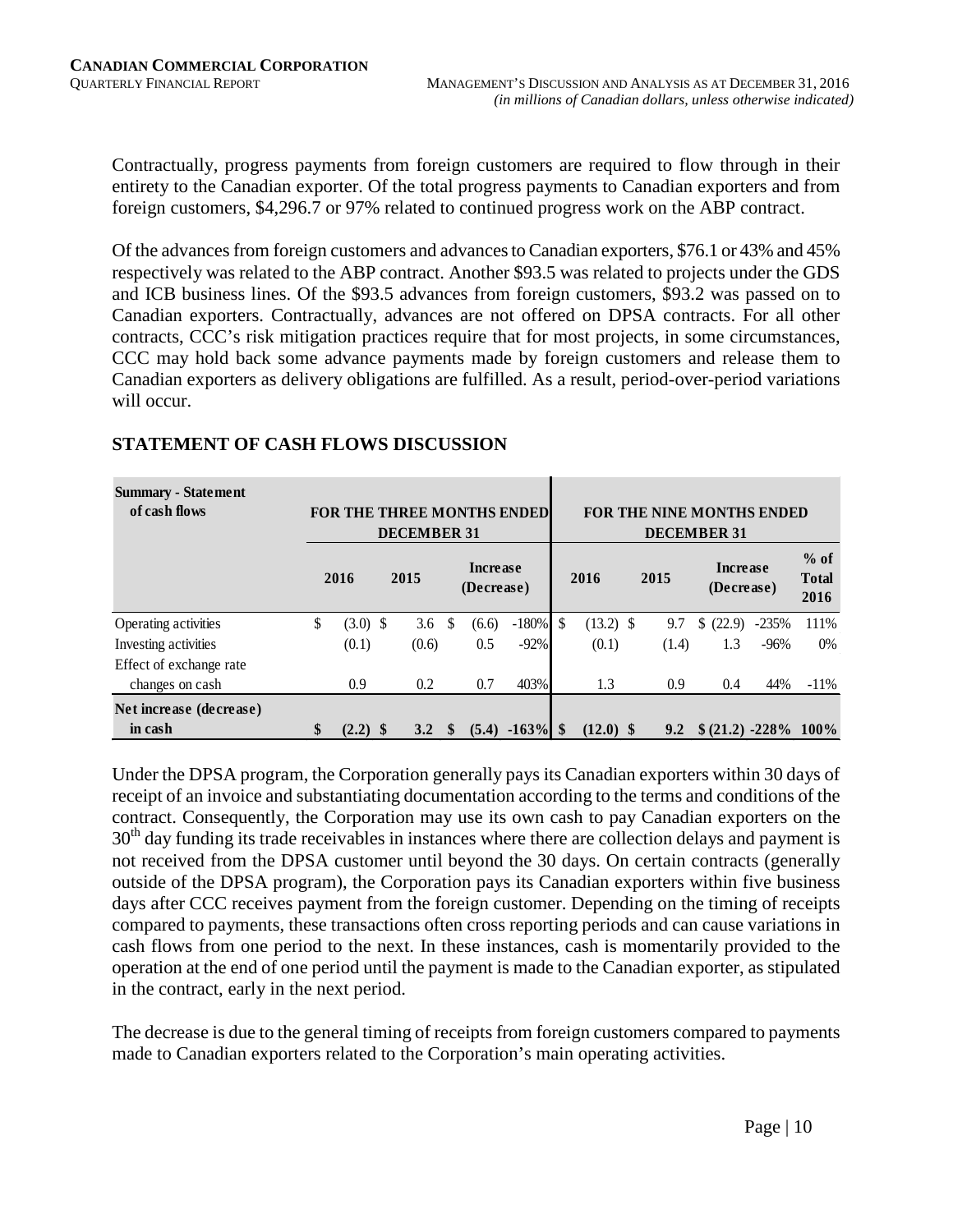# **COMPARISON OF FINANCIAL RESULTS TO THE 2016-2017 TO 2020-2021 CORPORATE PLAN**

| Statement of comprehensive income              | 2016-2017                             |                                               |                         |            |  |  |  |  |  |
|------------------------------------------------|---------------------------------------|-----------------------------------------------|-------------------------|------------|--|--|--|--|--|
|                                                | <b>Actual</b><br>December 31,<br>2016 | <b>Corporate Plan</b><br>December 31,<br>2016 | <b>Variance</b>         | % Variance |  |  |  |  |  |
| <b>Revenues</b>                                |                                       |                                               |                         |            |  |  |  |  |  |
| Commercial trading transactions                |                                       |                                               |                         |            |  |  |  |  |  |
| - prime contracts                              | $\mathbb{S}$<br>2,118.6               | 2,289.6<br>-S                                 | (171.0)<br>$\mathbb{S}$ | $-7%$      |  |  |  |  |  |
| Less: Cost of commercial trading transactions  |                                       |                                               |                         |            |  |  |  |  |  |
| - prime contracts                              | (2,118.6)                             | (2,289.6)                                     | 171.0                   | 7%         |  |  |  |  |  |
| Fees for service                               | 19.1                                  | 22.2                                          | (3.1)                   | $-14%$     |  |  |  |  |  |
| Other income                                   | 0.6                                   | 0.2                                           | 0.4                     | 149%       |  |  |  |  |  |
| Finance income, net                            | 0.3                                   | 0.3                                           |                         | $-2%$      |  |  |  |  |  |
| Gain (Loss) on foreign exchange                |                                       |                                               |                         |            |  |  |  |  |  |
|                                                | 20.0                                  | 22.7                                          | (2.7)                   | $-12%$     |  |  |  |  |  |
| <b>Expenses</b>                                |                                       |                                               |                         |            |  |  |  |  |  |
| Administrative expenses                        | 21.0                                  | 24.4                                          | 3.4                     | 14%        |  |  |  |  |  |
| Contract remediation expenses                  |                                       | 0.6                                           | 0.6                     | 100%       |  |  |  |  |  |
|                                                | 21.0                                  | 25.0                                          | 4.0                     | 16%        |  |  |  |  |  |
| Sourcing services for support of international |                                       |                                               |                         |            |  |  |  |  |  |
| Government assistance programs                 |                                       |                                               |                         |            |  |  |  |  |  |
| Sourcing services transactions                 | 25.6                                  | 20.7                                          | 4.9                     | 24%        |  |  |  |  |  |
| Less: Cost of sourcing services transactions   | (25.6)                                | (20.7)                                        | (4.9)                   | $-24%$     |  |  |  |  |  |
|                                                |                                       |                                               |                         | 0%         |  |  |  |  |  |
| Net loss before Parliamentary appropriation    | (1.0)                                 | (2.3)                                         | 1.3                     | 56%        |  |  |  |  |  |
| Parliamentary appropriation                    | 2.6                                   | 2.6                                           |                         | 0%         |  |  |  |  |  |
| <b>Net loss</b>                                | \$<br>1.6                             | \$<br>0.3                                     | \$<br>1.3               | 393%       |  |  |  |  |  |

The \$1.3 favourable variance compared to the Corporate Plan resulted from monitoring and managing expenses to lower than budgeted levels in order to offset the lower fees for service that have been earned and recorded for the nine months ended December 31, 2016.

DPSA and the Cuba Contracting Program commercial trading transactions combined contributed a favourable variance of \$87.9 which was more than offset by a net \$258.9 unfavourable variance spread across the other business lines and programs. The unfavourable result across the other business lines and programs is due to the lower level of GDS and ICB contracts signed in 2015-16 and year-to-date into 2016-17 as delays have been encountered in the signing and/or effectivity of certain projects.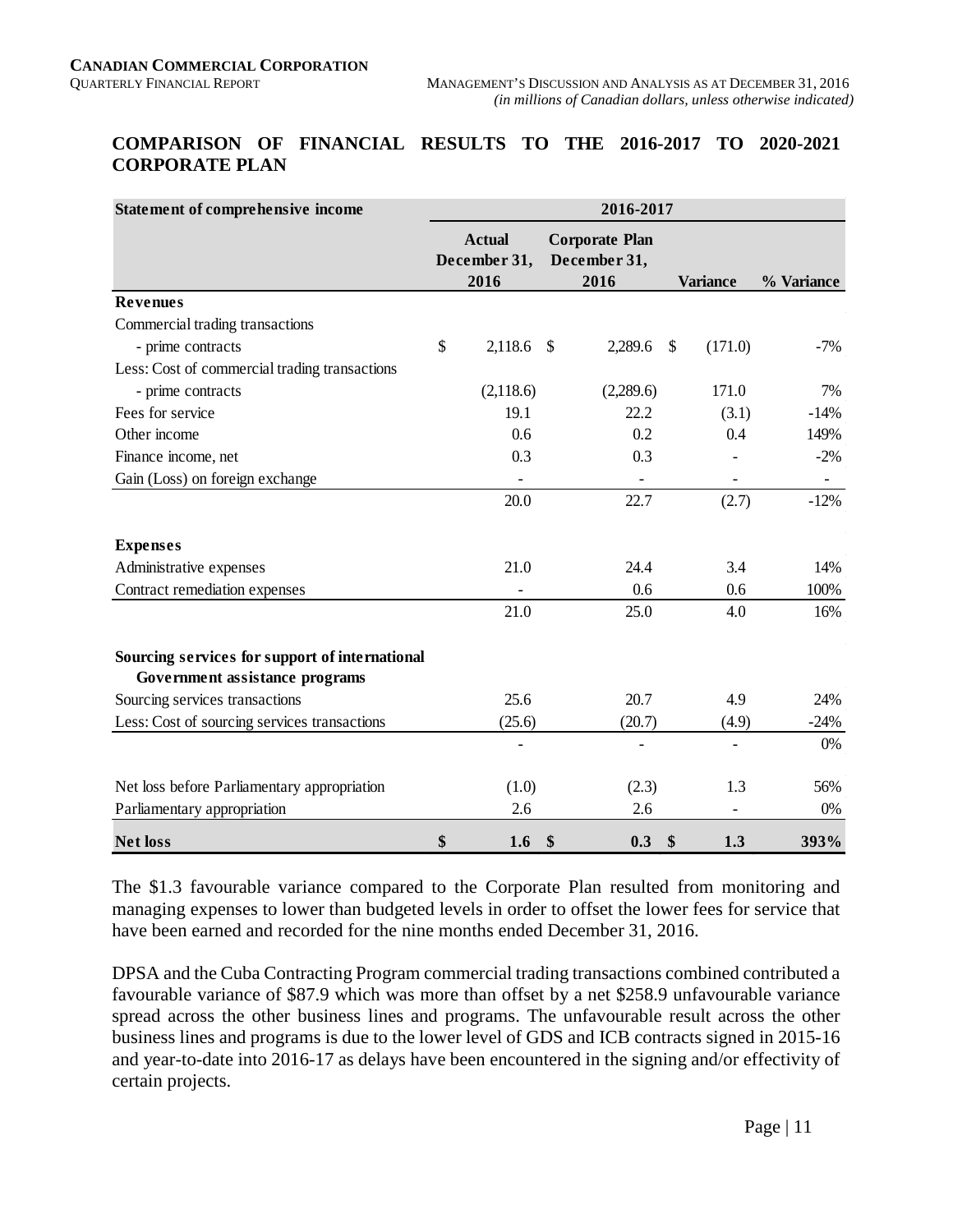As fees for service are earned as contract work is delivered or completed, and are largely commensurate with commercial trading transactions, a similar result was realized. Cuba Contracting Program fees for service contributed a favourable variance of \$0.9 which was more offset by a net \$4.0 unfavourable variance spread across the other business lines and programs.

The Corporation manages exchange gains and losses through monitoring and maintaining its exposed foreign currency balances at negligible levels and does not budget for gains or losses on foreign exchange. The Corporation's exposed U.S. currency balance of \$0.4 represents less than 0.02% of its U.S. denominated assets.

Administrative expenses are paid primarily in Canadian dollars and, as such, are not impacted by foreign exchange fluctuations.

The favourable variance related to administrative expenses resulted primarily from:

- (1) Savings realized through efficiencies related to the China Offices Program;
- (2) Expenses that have not occurred to date as originally planned due to delays encountered in the establishment of foreign representative offices;
- (3) Expenses that have not occurred to date as originally planned related to managing the ABP contract; and
- (4) Savings realized due to numerous staff vacancies at various times during the year.

| <b>Statement of comprehensive income</b> | FOR YEAR ENDED MARCH 31, 2017 |  |                       |  |                          |            |  |  |
|------------------------------------------|-------------------------------|--|-----------------------|--|--------------------------|------------|--|--|
|                                          | Forecast                      |  | <b>Corporate Plan</b> |  | Variance                 | % Variance |  |  |
| Revenues                                 | 26.0                          |  | 29.8                  |  | (3.8)                    | $-13%$     |  |  |
| Expenses                                 | (29.4)                        |  | (33.2)                |  | 3.8                      | 12%        |  |  |
| Parliamentary appropriation              | 3.5                           |  | 3.5                   |  | $\overline{\phantom{0}}$ | 0%         |  |  |
| Net profit                               | 0.1                           |  | 0.1                   |  | 0.0                      | $10\%$     |  |  |

# **2016-2017 FORECAST**

Based on results as at December 31, 2016 and anticipated trend in operational activities, the Corporation is expecting to achieve the net profit amount established in the 2016-17 Corporate Plan which is pending approval from the Government of Canada.

Although a 13% shortfall in revenues due to contract signing and delivery delays encountered is expected, the Corporation is prudently monitoring and managing its expenses which are forecast to be 12% below the Corporate Plan budgeted amount, offsetting the shortfall in revenues. Due to the Government-to-Government nature of CCC's business, many variables impact the Corporation's ability to sign contracts and CCC adeptly partners with Canadian suppliers to manage these variables in the interest of generating exports.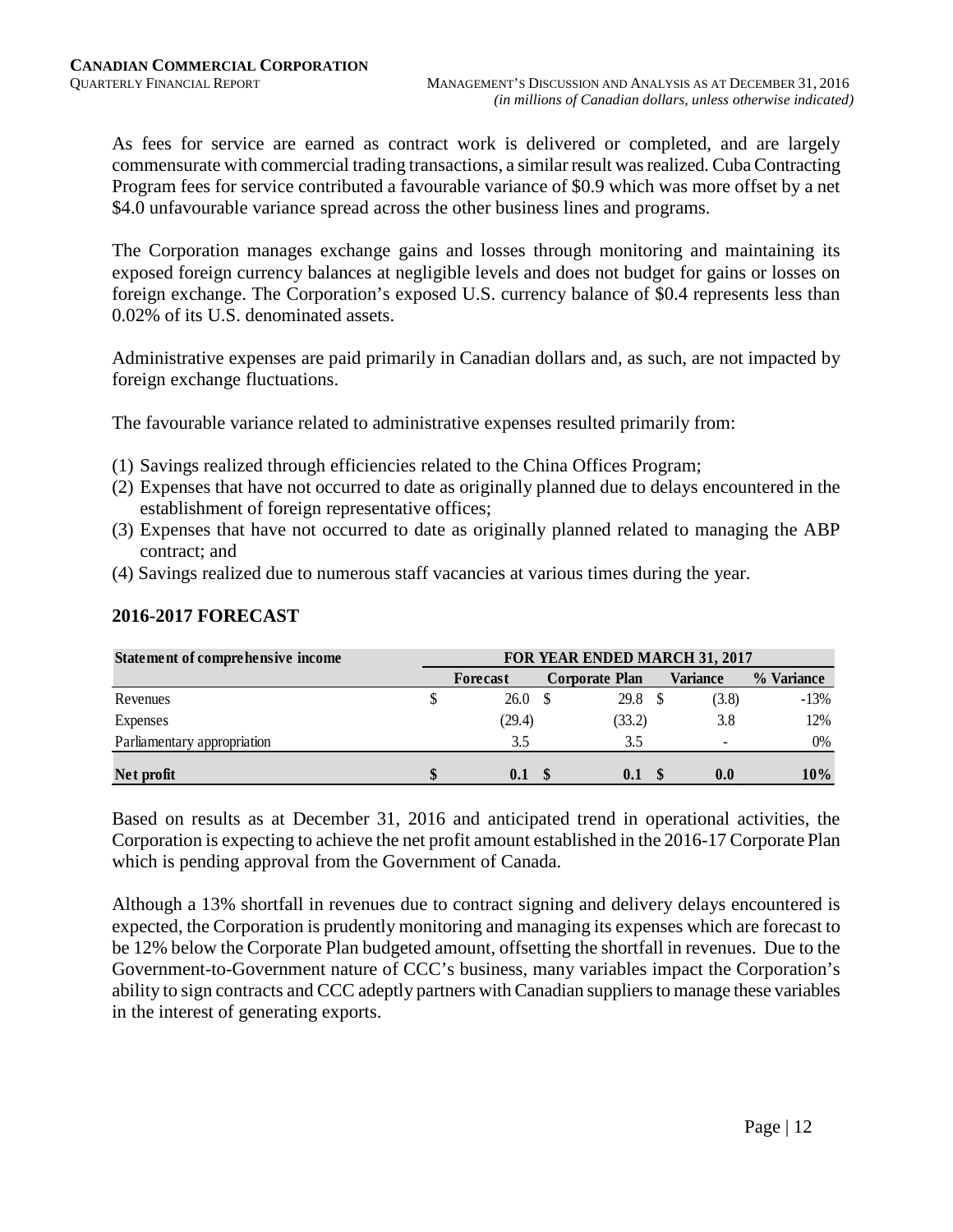# **CCC'S COMMITMENT TO PERFORMANCE AND RISK MANAGEMENT**

CCC manages various risks as it undertakes to fulfill its mandate of promoting and facilitating international trade on behalf of Canadian exporters. The strategy for managing these risks is discussed in detail in the Corporation's fiscal 2015-2016 Annual Report and 2016-2017 Corporate Plan Summary.

There are no significant changes, new risks or uncertainties identified during the three and nine months period ended December 31, 2016 as compared to those previously reported or discussed.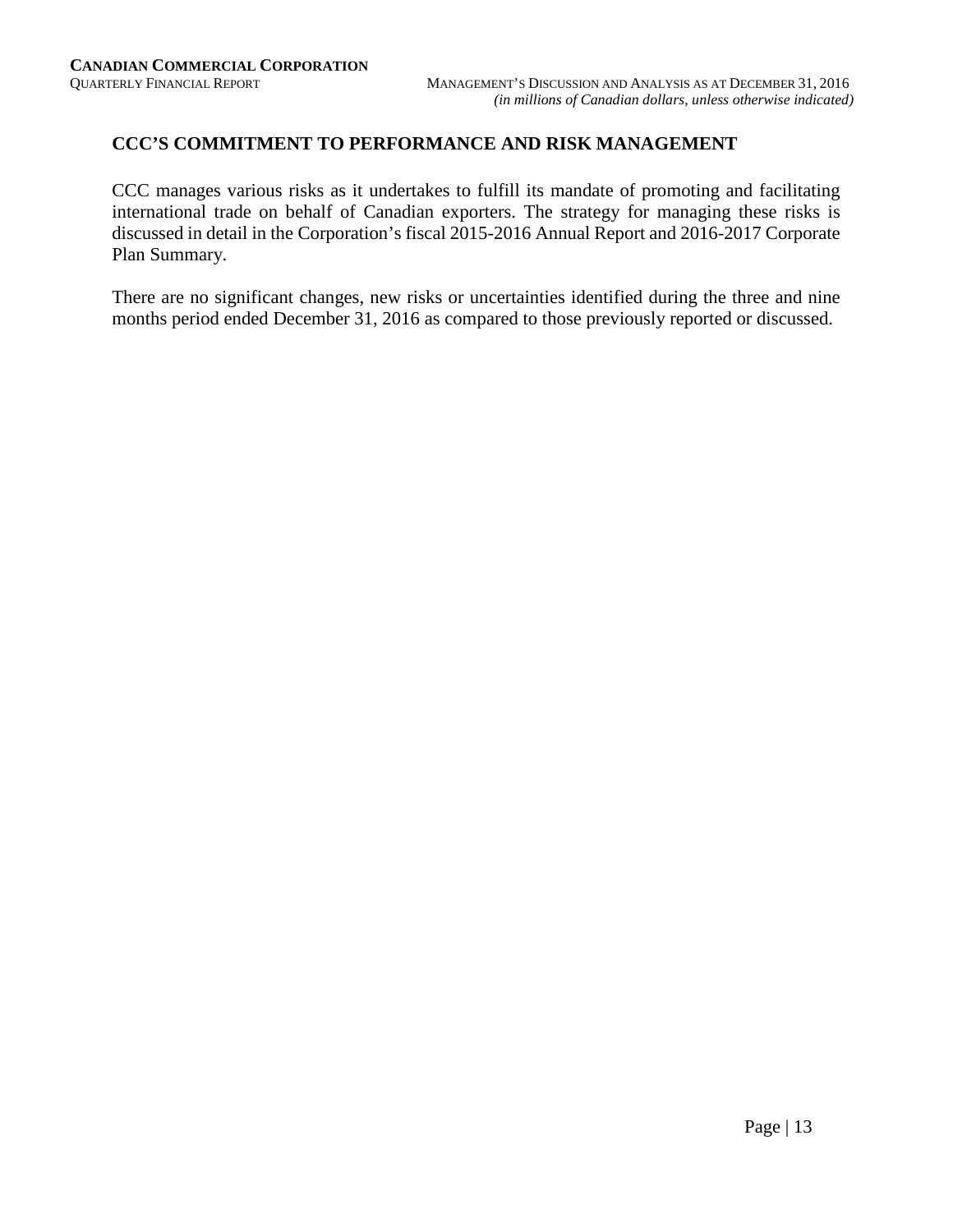# **Management Responsibility**

Management is responsible for the preparation and fair presentation of these quarterly financial statements in accordance with the Treasury Board of Canada Standard on Quarterly Financial Reports for Crown Corporations and for such internal controls as Management determines is necessary to enable the preparation of quarterly financial statements that are free from material misstatement. Management is also responsible for ensuring all other information in this quarterly financial report is consistent, where appropriate, with the quarterly financial statements. These quarterly financial statements have not been audited or reviewed by an external auditor.

Based on our knowledge, these unaudited quarterly financial statements present fairly, in all material respects, the financial position, results of operations and cash flows of the corporation, as at the date of and for the periods presented in the quarterly financial statements.

 $\mathbb{Z}/\mathbb{Z}$ 

Martin Zablocki Ernie Briard



President and Chief Executive Officer Vice-President, Corporate Services and Chief Financial Officer

Ottawa, Canada February 14, 2017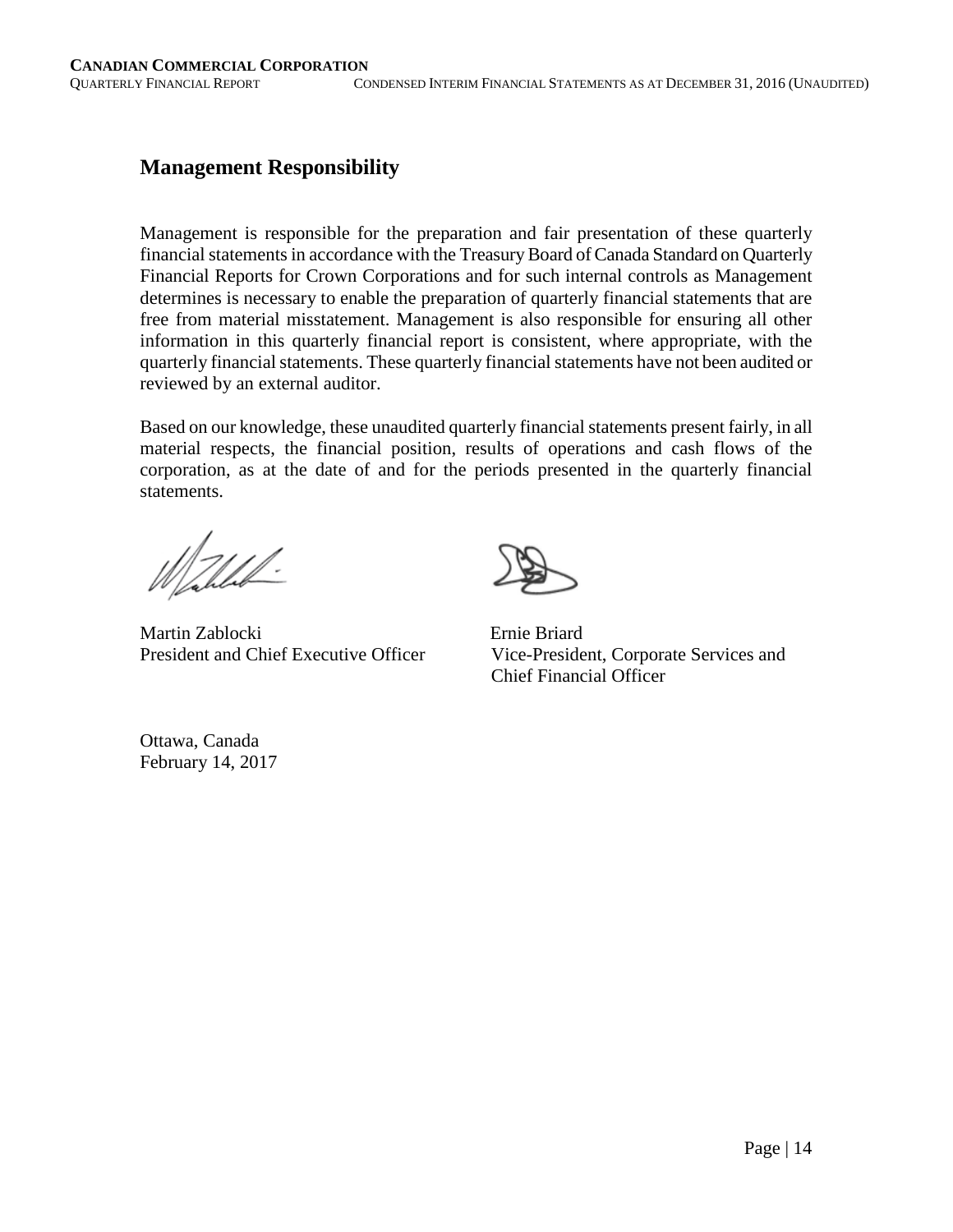| As at (in thousands of Canadian dollars)               | December 31,<br>2016 | March 31,<br>2016 |           |  |
|--------------------------------------------------------|----------------------|-------------------|-----------|--|
| <b>ASSETS</b>                                          |                      |                   |           |  |
| <b>Current assets</b>                                  |                      |                   |           |  |
| Cash (note 4)                                          | \$<br>73,788         | $\mathcal{S}$     | 85,670    |  |
| Trade receivables (notes 5 and 8)                      | 1,042,330            |                   | 130,779   |  |
| Advances to Canadian exporters                         | 169,558              |                   | 473,609   |  |
| Progress payments to Canadian exporters                | 4,438,405            |                   | 3,122,080 |  |
|                                                        | 5,724,081            |                   | 3,812,138 |  |
| <b>Non-current assets</b>                              |                      |                   |           |  |
| Property and equipment                                 | 3,526                |                   | 3,630     |  |
|                                                        | \$<br>5,727,607      | \$                | 3,815,768 |  |
| <b>LIABILITIES</b>                                     |                      |                   |           |  |
| <b>Current liabilities</b>                             |                      |                   |           |  |
| Trade payables and accrued liabilities (notes 5 and 8) | \$<br>1,074,134      | $\mathcal{S}$     | 162,722   |  |
| Advances from foreign customers                        | 178,996              |                   | 497,597   |  |
| Progress payments from foreign customers               | 4,438,405            |                   | 3,122,080 |  |
| <b>Employee benefits</b>                               | 260                  |                   | 243       |  |
|                                                        | 5,691,795            |                   | 3,782,642 |  |
| <b>Non-current liabilities</b>                         |                      |                   |           |  |
| Deferred lease incentives                              | 3,618                |                   | 2,690     |  |
| <b>Employee benefits</b>                               | 1,904                |                   | 1,767     |  |
|                                                        | 5,697,317            |                   | 3,787,099 |  |
| <b>SHAREHOLDER'S EQUITY</b>                            |                      |                   |           |  |
| Contributed surplus                                    | 10,000               |                   | 10,000    |  |
| Retained earnings                                      | 20,290               |                   | 18,669    |  |
|                                                        | 30,290               |                   | 28,669    |  |
|                                                        | \$<br>5,727,607      | \$                | 3,815,768 |  |

# Statement of Financial Position (Unaudited)

Guarantees (note 13)

*The accompanying notes are an integral part of the financial statements.* Authorized for issue on February 14, 2017

**Martin Zablocki Ernie Briard**  Chief Executive Officer Chief Financial Officer



President and Vice-President, Corporate Services and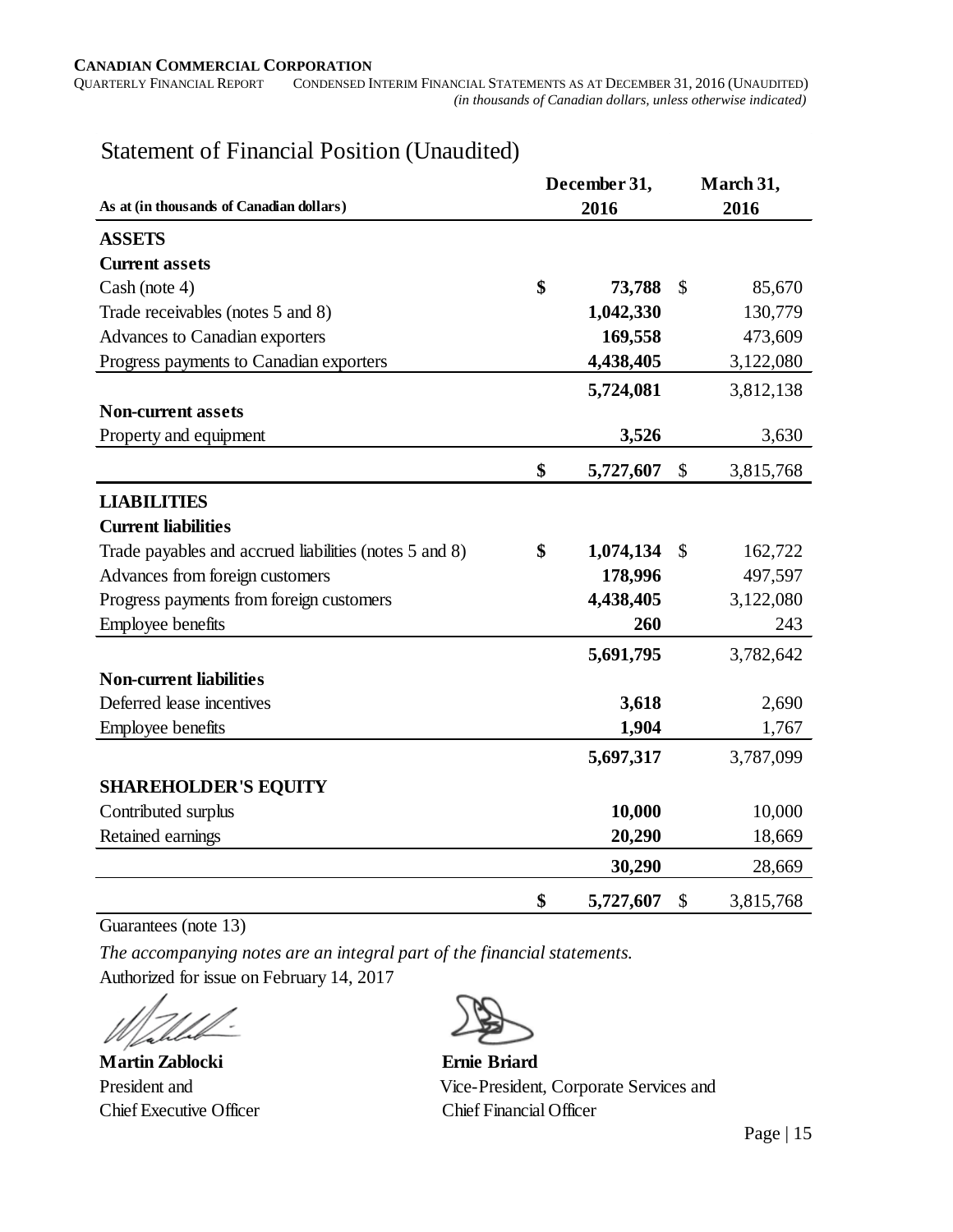# Statement of Comprehensive Income (Unaudited)

|                                                          |                  | For the three months               | For the nine months |             |
|----------------------------------------------------------|------------------|------------------------------------|---------------------|-------------|
|                                                          |                  | ended December 31                  | ended December 31   |             |
| (in thousands of Canadian dollars)                       | 2016             | 2015                               | 2016                | 2015        |
| <b>REVENUES</b>                                          |                  |                                    |                     |             |
| Commercial trading transactions                          |                  |                                    |                     |             |
| - prime contracts (note 7)                               | \$925,237        | \$819,203                          | \$2,118,613         | \$2,170,641 |
| Less: cost of commercial trading transactions            |                  |                                    |                     |             |
| - prime contracts                                        | (925, 237)       | (819,203)                          | (2,118,613)         | (2,170,641) |
| Fees for service (note 7)                                | 8,327            | 6,174                              | 19,065              | 21,192      |
| Other income (note 7)                                    | 116              | 279                                | 560                 | 555         |
| Finance income, net (note 9)                             | 106              | 97                                 | 318                 | 257         |
| Gain on foreign exchange                                 | 12               | 181                                | 29                  | 925         |
|                                                          | 8,561            | 6,731                              | 19,972              | 22,929      |
| <b>EXPENSES</b>                                          |                  |                                    |                     |             |
| Administrative expenses (note 10)                        | 7,187            | 7,168                              | 20,983              | 24,232      |
| Contract remediation expenses                            |                  | 36                                 |                     | 193         |
|                                                          | 7,187            | 7,204                              | 20,983              | 24,425      |
| <b>SOURCING SERVICES FOR SUPPORT OF</b>                  |                  |                                    |                     |             |
| <b>INTERNATIONAL GOVERNMENT</b>                          |                  |                                    |                     |             |
| <b>ASSISTANCE PROGRAMS</b>                               |                  |                                    |                     |             |
| Sourcing services transactions (note 7)                  | 11,865           | 8,711                              | 25,584              | 23,515      |
| Less: cost of sourcing services transactions             | (11, 865)        | (8,711)                            | (25, 584)           | (23,515)    |
|                                                          |                  |                                    |                     |             |
| Net profit (loss) before Parliamentary appropriation     | 1,374            | (473)                              | (1,011)             | (1,496)     |
| Parliamentary appropriation (note 11)                    | 877              | 2,220                              | 2,632               | 6,660       |
|                                                          |                  |                                    |                     |             |
| <b>NET PROFIT</b>                                        | 2,251            | 1,747<br>$\boldsymbol{\mathsf{S}}$ | 1,621<br>\$         | \$<br>5,164 |
| OTHER COMPREHENSIVE INCOME (LOSS)                        |                  |                                    |                     |             |
| ITEMS THAT WILL NOT BE RECLASSIFIED TO NET PROFIT (LOSS) |                  |                                    |                     |             |
| Actuarial gain (loss) on                                 |                  |                                    |                     |             |
| employee benefits obligation                             |                  |                                    |                     |             |
| <b>TOTAL COMPREHENSIVE INCOME</b>                        | $2,251$ \$<br>\$ | 1,747                              | $1,621$ \$<br>- \$  | 5,164       |

*The accompanying notes are an integral part of the financial statements.*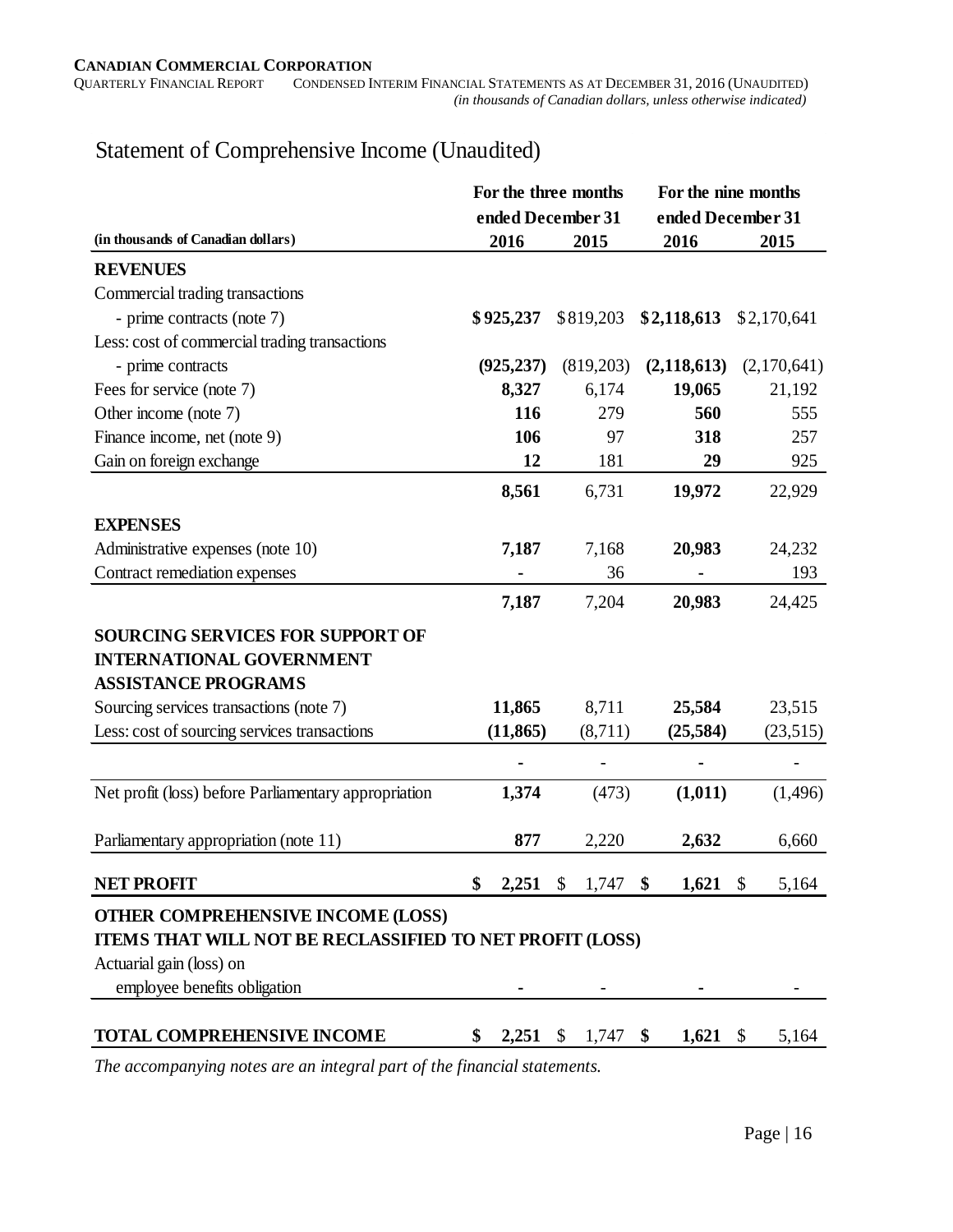**CANADIAN COMMERCIAL CORPORATION**<br>QUARTERLY FINANCIAL REPORT CONDENSED IN CONDENSED INTERIM FINANCIAL STATEMENTS AS AT DECEMBER 31, 2016 (UNAUDITED)  *(in thousands of Canadian dollars, unless otherwise indicated)*

# Statement of Changes in Equity (Unaudited)

| For the three and nine months ended December 31, 2016<br>(in thousands of Canadian dollars) | <b>Contributed</b><br><b>Surplus</b> | <b>Retained</b><br><b>Earnings</b> | <b>Total</b> |
|---------------------------------------------------------------------------------------------|--------------------------------------|------------------------------------|--------------|
|                                                                                             |                                      |                                    |              |
| <b>BALANCE SEPTEMBER 30, 2016</b>                                                           | \$<br>10,000                         | \$<br>18,039                       | \$<br>28,039 |
| Net profit                                                                                  |                                      | 2,251                              | 2,251        |
| <b>BALANCE DECEMBER 31, 2016</b>                                                            | \$<br>10,000                         | \$<br>20,290                       | \$<br>30,290 |
| <b>BALANCE MARCH 31, 2016</b>                                                               | \$<br>10,000                         | \$<br>18,669                       | \$<br>28,669 |
| Net profit                                                                                  |                                      | 1,621                              | 1,621        |
| <b>BALANCE DECEMBER 31, 2016</b>                                                            | \$<br>10,000                         | \$<br>20,290                       | \$<br>30,290 |

| For the three and nine months ended December 31, 2015 | <b>Contributed</b> |               | <b>Retained</b> |               |              |
|-------------------------------------------------------|--------------------|---------------|-----------------|---------------|--------------|
| (in thousands of Canadian dollars)                    | <b>Surplus</b>     |               | <b>Earnings</b> |               | <b>Total</b> |
| <b>BALANCE SEPTEMBER 30, 2015</b>                     | \$<br>10,000       | \$            | 14,118          | $\mathbb{S}$  | 24,118       |
| Net profit                                            |                    |               | 1,747           |               | 1,747        |
| <b>BALANCE DECEMBER 31, 2015</b>                      | \$<br>10,000       | \$            | 15,865          | \$            | 25,865       |
| <b>BALANCE MARCH 31, 2015</b>                         | \$<br>10,000       | $\mathcal{S}$ | 10,701          | $\mathcal{S}$ | 20,701       |
| Net profit                                            |                    |               | 5,164           |               | 5,164        |
| <b>BALANCE DECEMBER 31, 2015</b>                      | \$<br>10,000       | \$            | 15,865          | \$            | 25,865       |

*The accompanying notes are an integral part of the financial statements.*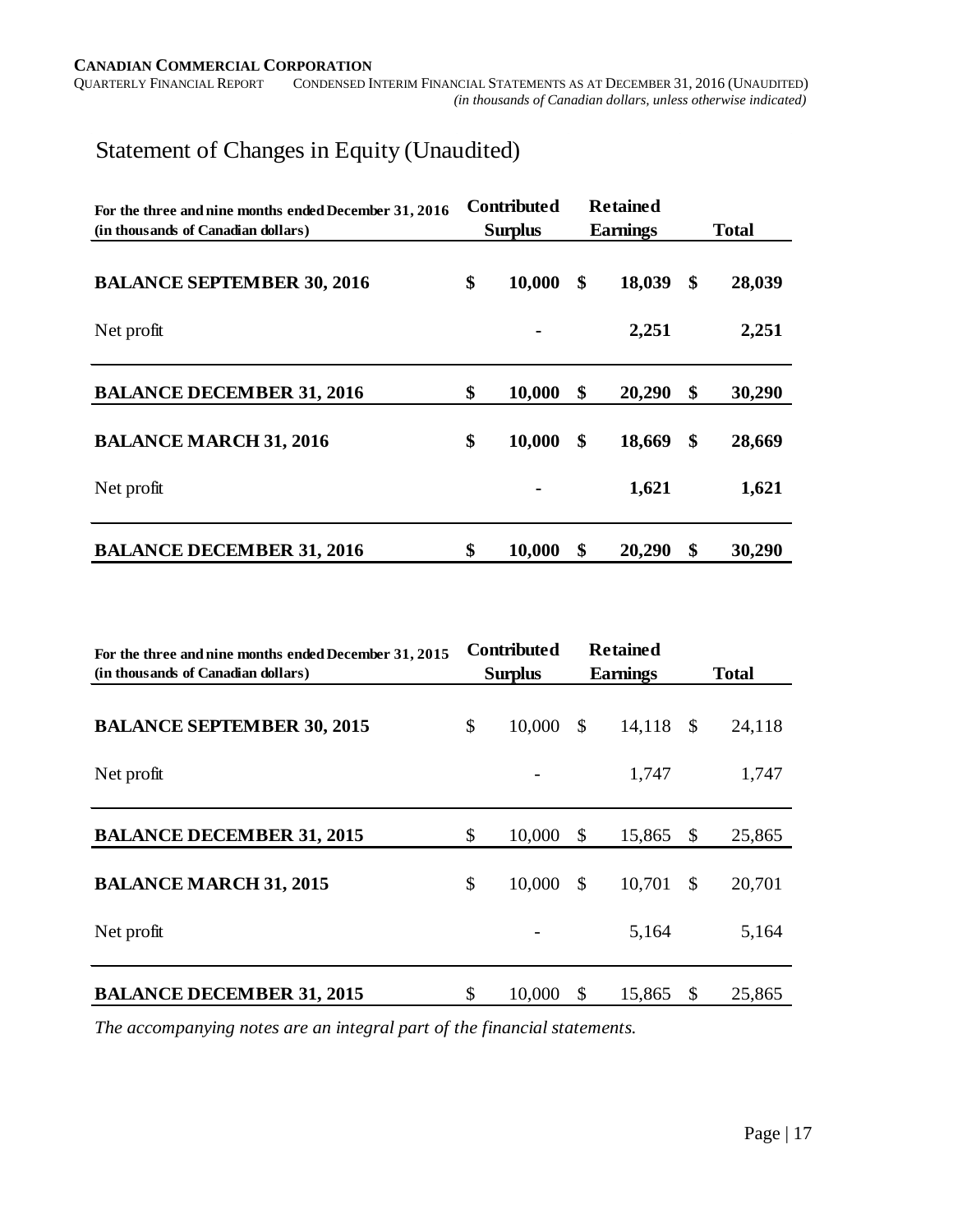**CANADIAN COMMERCIAL CORPORATION**<br>QUARTERLY FINANCIAL REPORT CONDENSED IN CONDENSED INTERIM FINANCIAL STATEMENTS AS AT DECEMBER 31, 2016 (UNAUDITED)  *(in thousands of Canadian dollars, unless otherwise indicated)*

# Statement of Cash Flows (Unaudited)

|                                                                        | For the three months |                        | For the nine months |                        |
|------------------------------------------------------------------------|----------------------|------------------------|---------------------|------------------------|
|                                                                        | ended December 31    |                        | ended December 31   |                        |
| (in thousands of Canadian dollars)                                     | 2016                 | 2015                   | 2016                | 2015                   |
| <b>OPERATING ACTIVITIES</b>                                            |                      |                        |                     |                        |
| Net profit                                                             | \$<br>2,251          | $\mathcal{S}$<br>1,747 | \$<br>1,621         | $\mathcal{S}$<br>5,164 |
| Adjustments to determine net cash from (used in) operating activities: |                      |                        |                     |                        |
| Depreciation                                                           | 105                  | 43                     | 307                 | 1,183                  |
| Employee benefit expense                                               | 51                   | 12                     | 154                 | 38                     |
| Gain on foreign exchange                                               | (910)                | (181)                  | (1, 330)            | (925)                  |
| Deferred lease incentives                                              | 181                  | 364                    | 793                 | 364                    |
| Change in working capital:                                             |                      |                        |                     |                        |
| (Increase) in trade and other receivables                              | (598, 819)           | (58, 922)              | (911, 551)          | (32, 267)              |
| Decrease (increase) in advances to Canadian exporters                  | (32,950)             | 381,086                | 304,051             | 277,111                |
| (Increase) in progress payments to Canadian exporters                  | (624, 406)           | (427, 221)             | (1,316,325)         | (1,099,329)            |
| Increase in trade payables and accrued liabilities                     | 598,875              | 64,663                 | 911,402             | 53,613                 |
| (Decrease) increase in advances from foreign customers                 | 28,287               | (385, 164)             | (318,601)           | (294, 568)             |
| Increase in progress payments from foreign customers                   | 624,406              | 427,221                | 1,316,325           | 1,099,329              |
| Cash provided by (used in) operating activities                        | (2,929)              | 3,648                  | (13, 154)           | 9,713                  |
| <b>INVESTING ACTIVITIES</b>                                            |                      |                        |                     |                        |
| Acquisitions of property and equipment                                 | (44)                 | (540)                  | (58)                | (1,389)                |
| Cash used in investing activities                                      | (44)                 | (540)                  | (58)                | (1,389)                |
| Effect of exchange rate changes on cash                                | 910                  | 181                    | 1,330               | 925                    |
|                                                                        |                      |                        |                     |                        |
| Net increase (decrease) in cash                                        | (2,063)              | 3,289                  | (11, 882)           | 9,249                  |
| Cash at the beginning of period                                        | 75,851               | 70,574                 | 85,670              | 64,614                 |
| Cash at the end of period                                              | \$73,788             | \$73,863               | 73,788<br>\$        | \$<br>73,863           |

*The accompanying notes are an integral part of the financial statements.*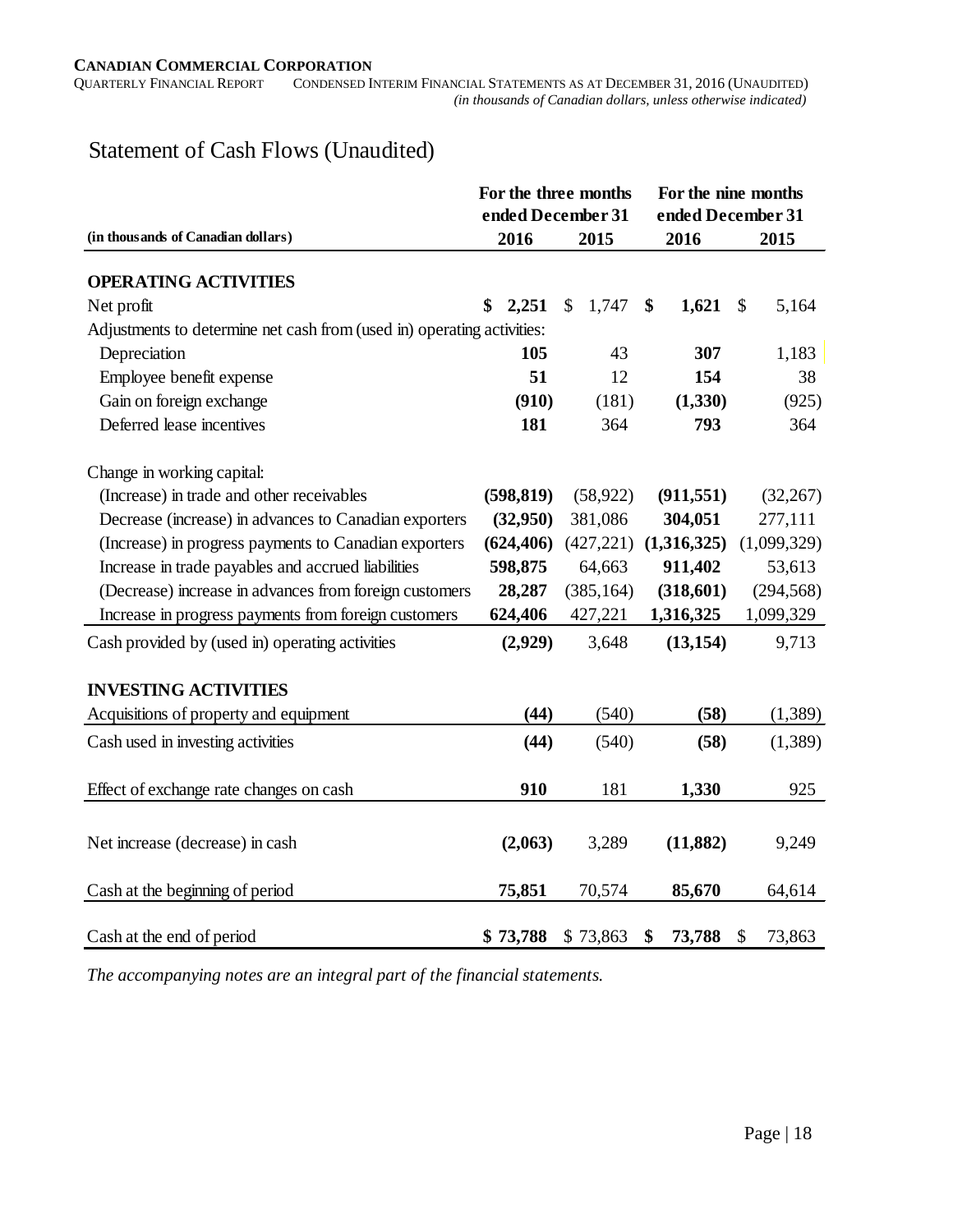# **Notes to Financial Statements**

# **December 31, 2016**

#### **1. Nature, organization and funding**

The Canadian Commercial Corporation (the "Corporation") was established in 1946 by the *Canadian Commercial Corporation Act* (the "Act"), is wholly owned by the Government of Canada and is an agent Crown corporation listed in Part I of Schedule III of the *Financial Administration Act*. The Corporation is domiciled in Canada with a head office located at 350 Albert Street, Ottawa, Ontario. The Corporation operates primarily in Canada with representation in Asia and South America.

The Corporation acts as the prime contracting agency when foreign governments, international organizations, or foreign private sector buyers wish to purchase products and services from Canada through the Canadian Government. The Corporation enters into contracts with these foreign customers and into corresponding supply contracts with Canadian exporters. Additionally, the Corporation enters into sourcing services agreements to procure goods and services for international end use on behalf of Canadian and foreign governments.

The Corporation's operations are funded primarily by fees for service, and a parliamentary appropriation.

In September 2008, the Corporation, together with a number of other Crown corporations, was issued a directive (P.C. 2008-1598) pursuant to Section 89 of the *Financial Administration Act*, entitled *Order giving a direction to parent Crown corporations involved in commercial lending to give due consideration to the personal integrity of those they lend to or provide benefits to in accordance with Government's policy to improve the accountability and integrity of federal institutions*. The Corporation implemented the directive effective January 1, 2010.

In July 2015, the Corporation was issued a directive (P.C. 2015-1110) pursuant to section 89 of the *Financial Administration Act* to align its travel, hospitality, conference and event expenditure policies, guidelines and practices with Treasury Board policies, directives and related instruments on travel, hospitality, conference and event expenditures in a manner that is consistent with its legal obligations, and to report on the implementation of this directive in the Corporation's next corporate plan. The Corporation has undertaken a detailed review of its existing policies regarding travel, hospitality, conferences and events, as well as the approach to public disclosure of this information and has implemented the directive in fiscal 2016-2017.

The Corporation is not subject to the provisions of the *Income Tax Act*.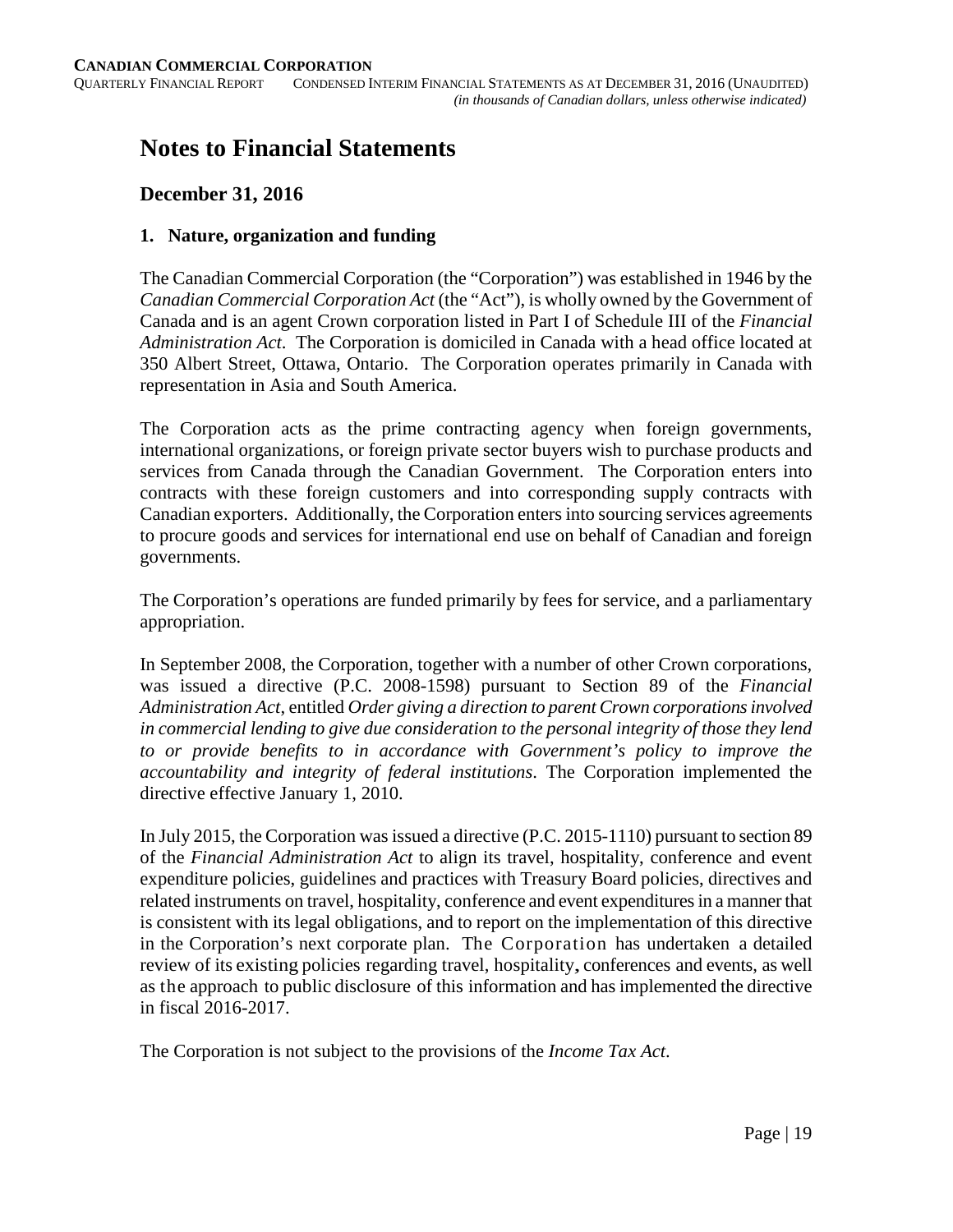#### **2. Basis of preparation**

#### *Compliance with International Financial Reporting Standards (IFRS)*

These condensed interim financial statements have been prepared in accordance with the Treasury Board of Canada *Standard on Quarterly Financial Reports for Crown Corporations* using the International Financial Reporting Standards ("IFRS") accounting policies adopted in the Corporation's audited annual financial statements as at and for the year ended March 31, 2016. These condensed interim financial statements do not include all of the information required for full annual financial statements and should be read in conjunction with the Corporation's annual report and audited financial statements for the year ended March 31, 2016.

#### *Basis of measurement*

The financial statements have been prepared on the historical cost basis, except for as permitted by IFRS and to the extent material, the following items:

- derivative financial instruments are measured at fair value through profit or loss
- accrued employee benefit liabilities for post-employment benefit plans are recognized at the present value of the defined benefit obligations

#### *Use of estimates and judgments*

The preparation of financial statements in accordance with IFRS requires management to make judgments, estimates and assumptions that affect the application of accounting policies, the reported amounts of assets and liabilities, the disclosure of contingent assets and liabilities at the date of the financial statements and the reported amounts of revenues and expenses during the year. Actual results could differ significantly from estimates resulting in significant differences in the related financial statement balances.

Estimates and underlying assumptions are reviewed on an ongoing basis and in detail as at the date of the financial statements. Any changes in estimates are reflected in the financial statements in the period in which they become known and in any future periods affected. Management has used estimates in determining the useful lives of property and equipment, in accounting for the employee benefits liabilities, the provisions and contingent liabilities, lease commitments and contingencies and used judgment in determining whether a provision for contract remediation expenses should be recognized or disclosed.

Information about areas where management has exercised judgment and made significant use of estimates and assumptions are included in the following note:

Note 13 – guarantees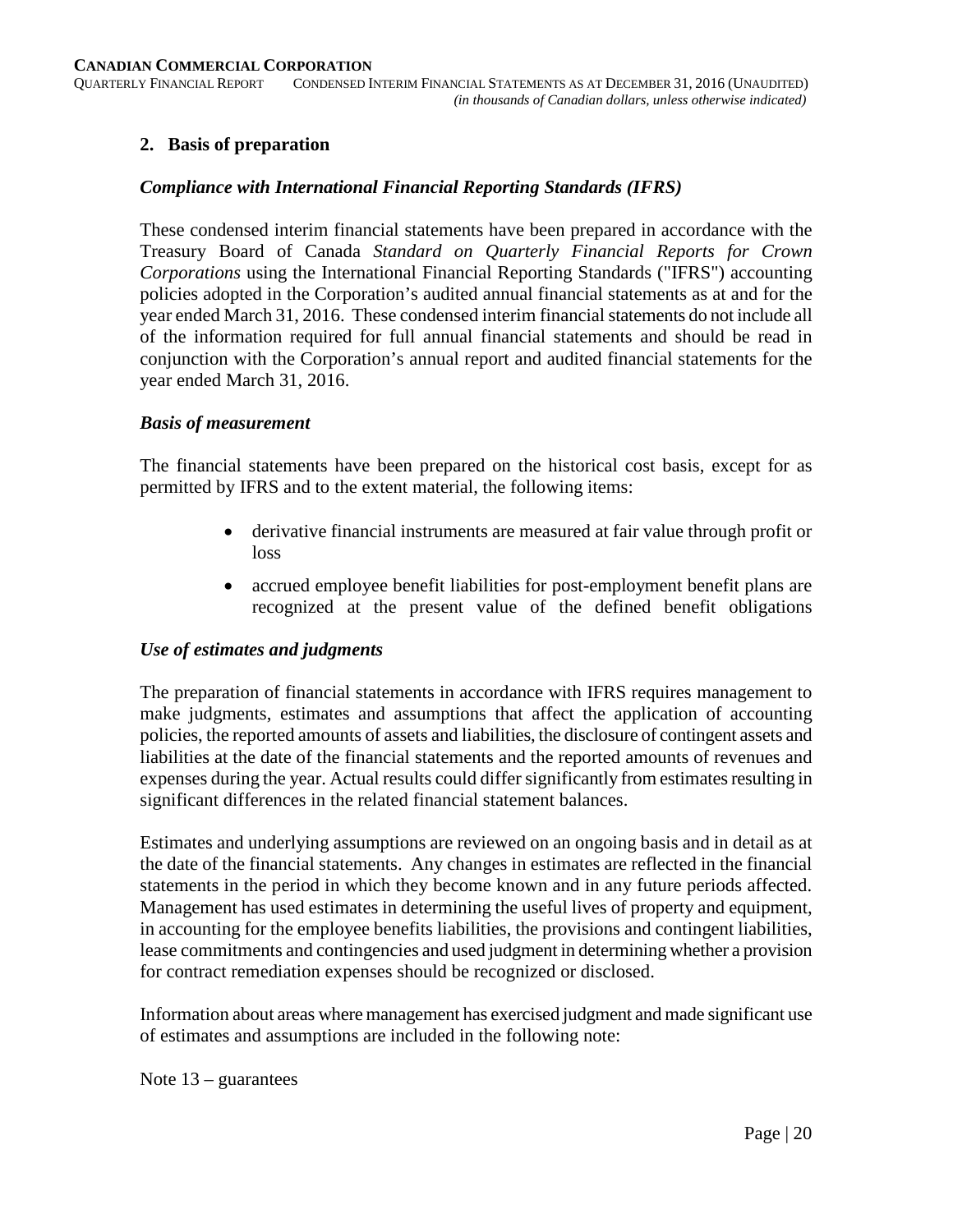# *Functional and presentation currency*

The Corporation's functional and presentation currency is the Canadian dollar.

#### **3. Significant accounting policies**

The accounting policies applied in the preparation of these condensed interim financial statements are consistent with those disclosed in the Corporation's audited annual financial statements for the year ended March 31, 2016.

#### *Changes in Accounting standards*

In September 2014, the IASB issued its Annual Improvements 2012−2014 cycle, resulting in minor amendments to *IFRS 7- Financial Instruments: Disclosures*(IFRS 7). The amendment is generally intended to clarify requirements rather than result in substantive changes to current practice. The amendment is effective for annual periods beginning on or after January 1, 2016, with early application permitted.

In December 2014, the IASB issued amendments to *IAS 1 – Presentation of financial statements* (IAS 1) which clarifies the existing presentation and disclosure requirements including the presentation of line items, subtotals and notes and provides guidance to assist in applying judgement in determining what information to disclose and how that information is presented in financial statements. The amendments are effective for annual periods beginning on or after January 1, 2016. Early adoption is permitted.

Management has elected to reflect changes, if any, in the upcoming annual audited financial statements and, consequently, these condensed interim financial statements do not include the potential impact of the two new accounting standards mentioned above.

# **4. Cash**

Cash included:

|                  |          | December 31, 2016                                                                                                       |        |                 | <b>March 31, 2016</b> |          |  |  |
|------------------|----------|-------------------------------------------------------------------------------------------------------------------------|--------|-----------------|-----------------------|----------|--|--|
|                  | Original |                                                                                                                         |        | <b>Original</b> |                       | Canadian |  |  |
|                  | currency | Canadian<br>dollars<br>currency<br>31,529<br>\$<br>42,334<br>31,009<br>31,009<br>44,352<br>2,306<br>445<br>2,990<br>176 |        | dollars         |                       |          |  |  |
| U.S. dollars     |          |                                                                                                                         |        | 31,151          | S                     | 40,456   |  |  |
| Canadian dollars |          |                                                                                                                         |        |                 |                       | 44,352   |  |  |
| Chinese renminbi |          |                                                                                                                         |        |                 |                       | 601      |  |  |
| Euros            |          |                                                                                                                         |        |                 |                       | 261      |  |  |
|                  |          | \$                                                                                                                      | 73,788 |                 | \$                    | 85,670   |  |  |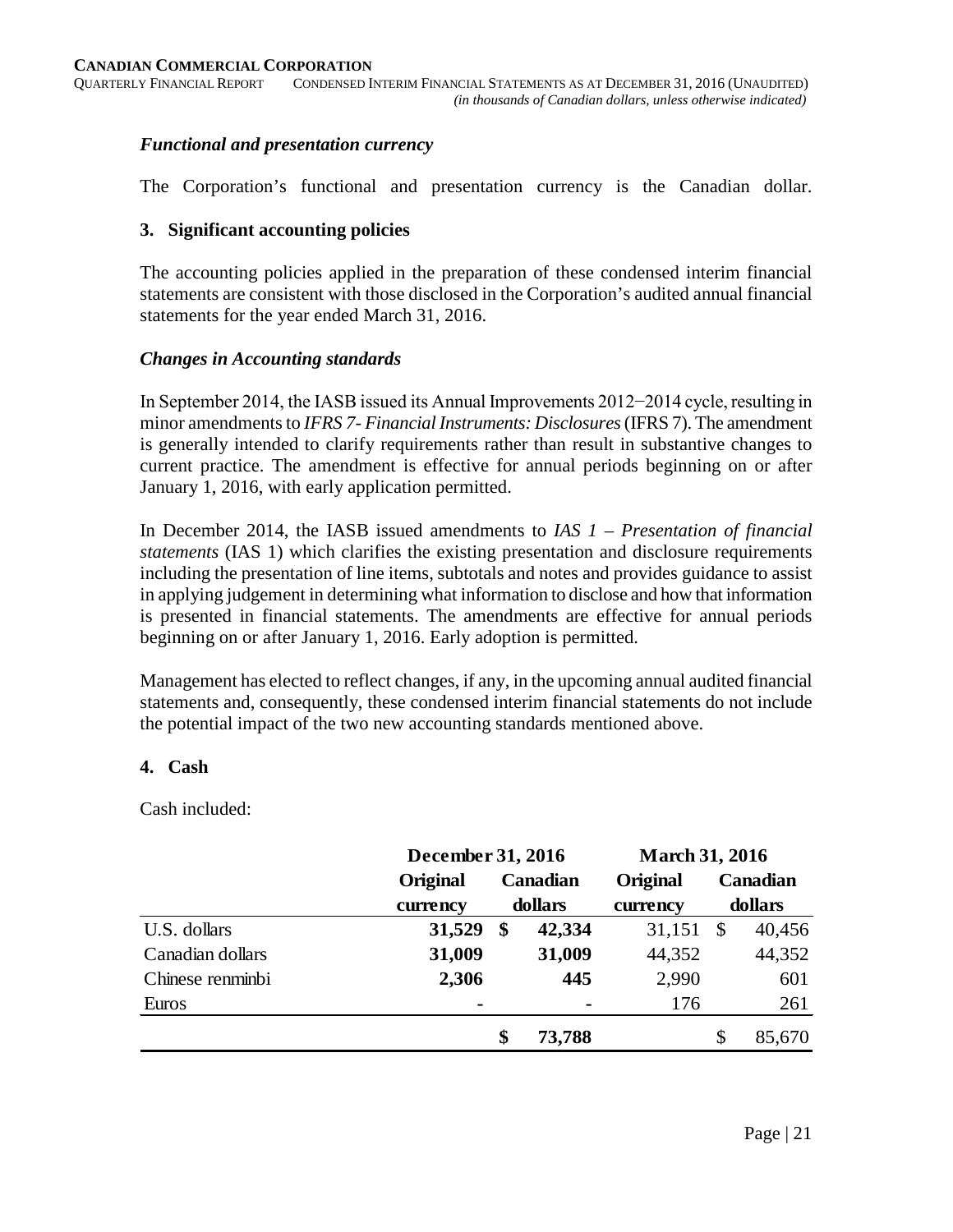Of the cash, \$15,608 (March 31, 2016, \$29,958) represents advances and holdbacks received from foreign customers which will be remitted to Canadian exporters at later dates in accordance with contracts. Advances from foreign customers also include overpayments from foreign customers due to temporary timing differences in their liquidation methods and accounting for work performed. Where contracted, these funds may accrue interest to the credit of the Canadian exporter or foreign customer.

# **5. Trade receivables and trade payables and accrued liabilities**

Trade receivables are based on normal trade terms and are generally non-interest bearing. The currency profile of the Corporation's trade receivables was as follows:

|                  | December 31, 2016 |             | <b>March 31, 2016</b> |               |          |  |
|------------------|-------------------|-------------|-----------------------|---------------|----------|--|
|                  | Original          | Canadian    | Original              |               | Canadian |  |
|                  | currency          | dollars     | currency              | dollars       |          |  |
| U.S. dollars     | 767,136           | \$1,030,034 | 50,229                | <sup>\$</sup> | 65,228   |  |
| Canadian dollars | 12,296            | 12,296      | 65,551                |               | 65,551   |  |
|                  |                   | \$1,042,330 |                       |               | 130,779  |  |

Trade payables and accrued liabilities are due on normal trade terms. The currency profile of the Corporation's trade payables and accrued liabilities was as follows:

|                    | December 31, 2016 |             | <b>March 31, 2016</b> |              |
|--------------------|-------------------|-------------|-----------------------|--------------|
|                    | Original          | Canadian    | Original              | Canadian     |
|                    | currency          | dollars     | currency              | dollars      |
| U.S. dollars       | 787,180           | \$1,056,947 | 71,313                | 92,663<br>\$ |
| Canadian dollars   | 17,159            | 17,159      | 70,032                | 70,032       |
| Australian dollars | 21                | 20          |                       |              |
| Chinese renminbi   | 43                | 8<br>135    |                       | 27           |
|                    |                   | \$1,074,134 |                       | 162,722      |

Credit, market and liquidity risks relating to trade receivables and to trade payables and accrued liabilities are disclosed in Note 8.

# **6. Capital management**

The Corporation's objective with respect to capital is to preserve and strengthen its capital base through prudent risk management. This, coupled with the implementation of strategies to optimize operating surpluses ensures that capital is available to facilitate investments in people and processes and to mitigate any potential losses related to operational, performance and credit risk.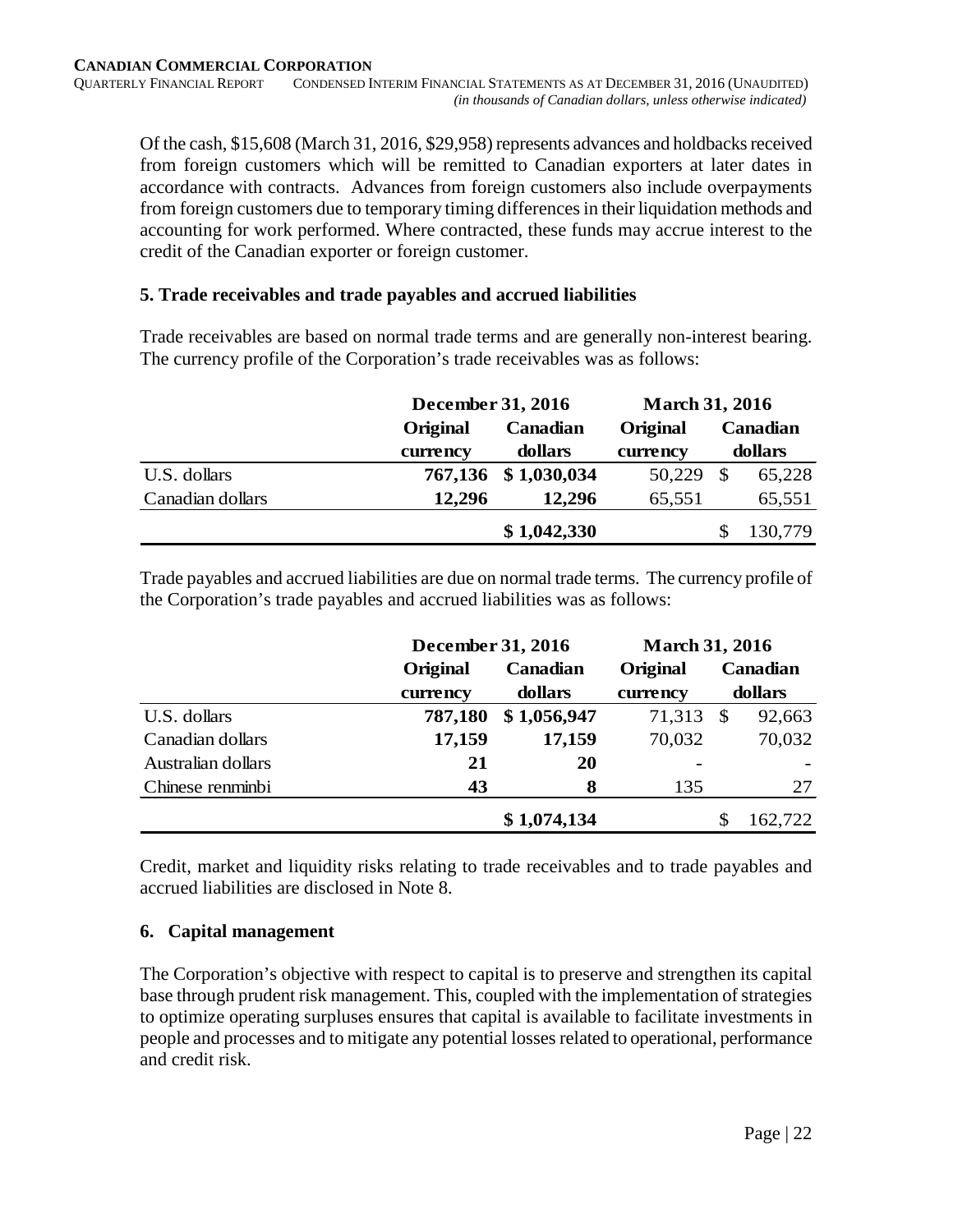Key strategies used by the Corporation to manage its capital base include: minimizing contract remediation expenses; balancing smart growth with operating expenses; minimizing foreign exchange exposure; optimizing interest income. The Corporation may be required to return to the Government of Canada any part of capital deemed to be in excess of the amount required for the purposes for which the Corporation was constituted.

The Corporation's breakdown of supply of capital is as follows:

|                     |    | December 31, |  | March 31, |
|---------------------|----|--------------|--|-----------|
|                     |    | 2016         |  | 2016      |
| Contributed surplus | \$ | 10,000       |  | 10,000    |
| Retained earnings   |    | 20,290       |  | 18,669    |
|                     | S  | 30,290       |  | 28,669    |

# **7. Commercial trading transactions, fees for service, other income and sourcing services transactions**

The Corporation facilitates sales of Canadian goods to foreign customers including governments, international agencies and other buyers and receives revenues from commercial trading transactions related to prime contracts, fees for service and other income. The Corporation also engages in transactions related to sourcing services for support of international programs.

The profile by geographic region is as follows:

|                      |                                    |      |        |    | For the three months ended December 31 |    |                        |    |                 |    |              |
|----------------------|------------------------------------|------|--------|----|----------------------------------------|----|------------------------|----|-----------------|----|--------------|
|                      |                                    | 2016 |        |    | 2015                                   |    |                        |    |                 |    |              |
|                      | <b>Sourcing</b>                    |      |        |    |                                        |    |                        |    | <b>Sourcing</b> |    |              |
|                      | services                           |      |        |    |                                        |    |                        |    | services        |    |              |
|                      | Revenues <sup>*</sup> transactions |      |        |    | <b>Total</b>                           |    | Revenues* transactions |    |                 |    | <b>Total</b> |
| Asia                 | \$<br>630,858                      | \$   | 2,463  | \$ | 633,321                                | \$ | 472,861                | \$ | 2,080           | \$ | 474,941      |
| <b>United States</b> | 214,241                            |      |        |    | 214,241                                |    | 246,528                |    |                 |    | 246,528      |
| Central America      |                                    |      |        |    |                                        |    |                        |    |                 |    |              |
| and Caribbean        | 66,618                             |      | 55     |    | 66,673                                 |    | 79,269                 |    | 161             |    | 79,430       |
| South America        | 13,008                             |      | 30     |    | 13,038                                 |    | 24,658                 |    |                 |    | 24,658       |
| Europe               | 142                                |      | 7,139  |    | 7,281                                  |    | 44                     |    | 6,039           |    | 6,083        |
| Africa               | 6,881                              |      | 30     |    | 6,911                                  |    | 182                    |    | 246             |    | 428          |
| Canada               | 798                                |      | 2,148  |    | 2,946                                  |    | 472                    |    | 185             |    | 657          |
| Australia            | 1,134                              |      | ٠      |    | 1,134                                  |    | 1,642                  |    |                 |    | 1,642        |
|                      | \$<br>933,680                      | \$   | 11,865 | \$ | 945,545                                | \$ | 825,656                | \$ | 8,711           | \$ | 834,367      |

\* Revenues include revenue related to Commercial Trading Transactions, Fees for Service and Other Income.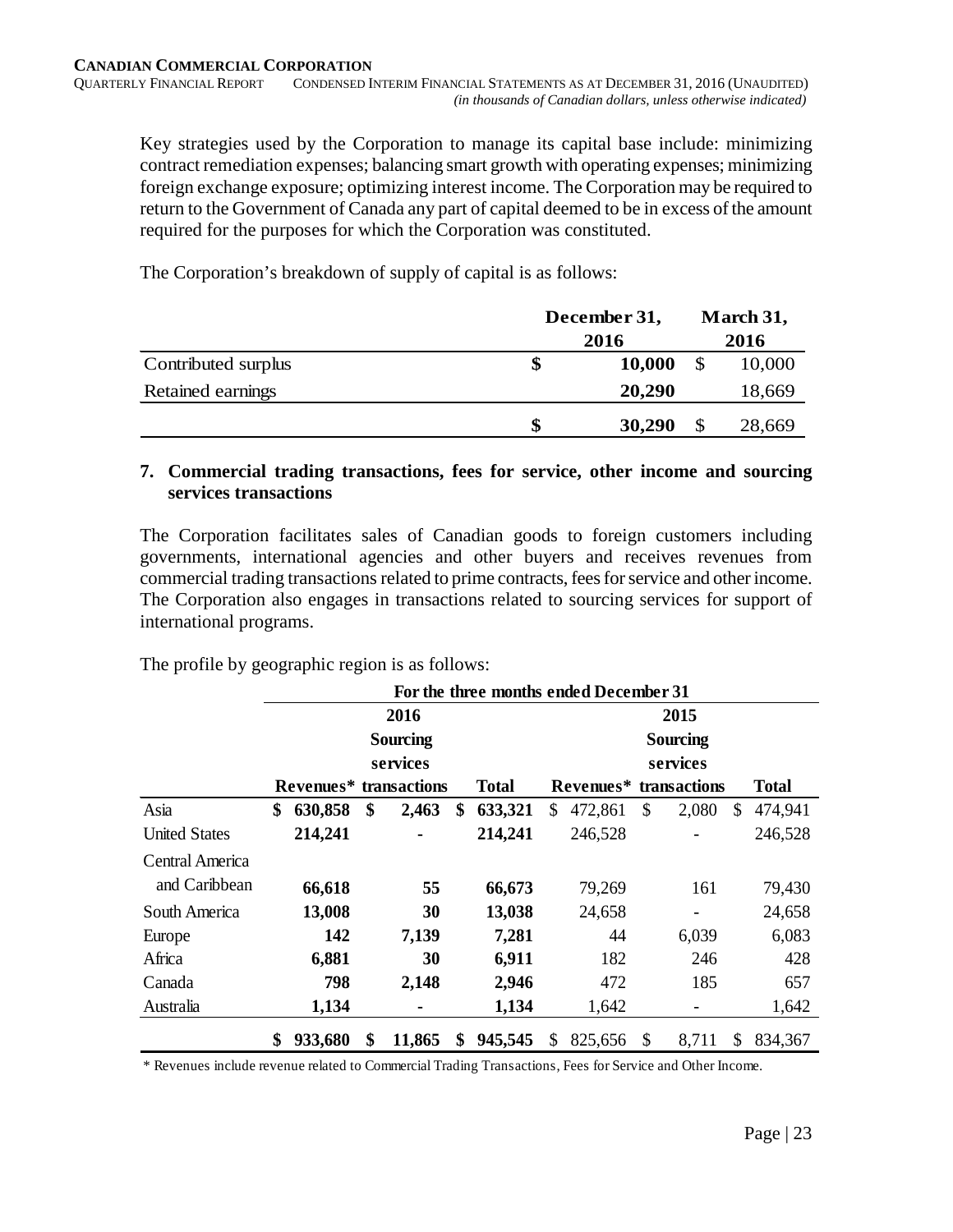#### **CANADIAN COMMERCIAL CORPORATION**

QUARTERLY FINANCIAL REPORT CONDENSED INTERIM FINANCIAL STATEMENTS AS AT DECEMBER 31, 2016 (UNAUDITED)  *(in thousands of Canadian dollars, unless otherwise indicated)*

|                      | For the nine months ended December 31 |    |                 |              |                        |               |                              |              |  |  |
|----------------------|---------------------------------------|----|-----------------|--------------|------------------------|---------------|------------------------------|--------------|--|--|
|                      | 2016                                  |    |                 |              | 2015                   |               |                              |              |  |  |
|                      |                                       |    | <b>Sourcing</b> |              |                        |               | <b>Sourcing</b>              |              |  |  |
|                      |                                       |    | services        |              |                        |               | services                     |              |  |  |
|                      | Revenues* transactions                |    |                 | <b>Total</b> | Revenues* transactions |               |                              | <b>Total</b> |  |  |
| Asia                 | \$1,342,741                           | \$ | 8,231           | \$1,350,972  | \$1,329,022            | $\mathcal{S}$ | 5,246                        | \$1,334,268  |  |  |
| <b>United States</b> | 514,282                               |    |                 | 514,282      | 531,365                |               |                              | 531,365      |  |  |
| Central America      |                                       |    |                 |              |                        |               |                              |              |  |  |
| and Caribbean        | 216,989                               |    | 229             | 217,218      | 255,829                |               | 251                          | 256,080      |  |  |
| South America        | 50,343                                |    | 724             | 51,067       | 67,498                 |               | $\qquad \qquad \blacksquare$ | 67,498       |  |  |
| Europe               | 1,473                                 |    | 12,917          | 14,390       | 799                    |               | 16,626                       | 17,425       |  |  |
| Africa               | 6,916                                 |    | 109             | 7,025        | 4,169                  |               | 880                          | 5,049        |  |  |
| Canada               | 1,696                                 |    | 3,374           | 5,070        | 1,324                  |               | 512                          | 1,836        |  |  |
| Australia            | 3,798                                 |    |                 | 3,798        | 2,382                  |               |                              | 2,382        |  |  |
|                      | \$2,138,238                           | \$ | 25,584          | \$2,163,822  | \$2,192,388            | \$            | 23,515                       | \$2,215,903  |  |  |

\* Revenues include revenue related to Commercial Trading Transactions, Fees for Service and Other Income.

Accrued unbilled revenues included in the revenues for the three months ended December 31, 2016 amounted to \$610,773 (December 31, 2015 – \$432,752) and to \$1,300,961 for the nine months ended December 31, 2016 (December 31, 2015 – \$1,142,934). Value of contracts signed is distinct from revenues. During the nine months ended December 31, 2016, the value of contracts and amendments which were signed and became effective amounted to \$997.2 million (December 31, 2015 - \$724.9 million).

#### **8. Risk management and financial instruments**

As described in the Corporation's annual report and audited financial statements for the year ended March 31, 2016, the Corporation is exposed to credit risk, market risk and liquidity risk as a result of holding financial instruments.

The following is a description of the most significant risks associated with financial instruments and how the Corporation manages its risk exposure:

#### **(a) Credit risk**

Credit risk is the risk that one party to a financial instrument will cause a financial loss for the other party by failing to discharge an obligation and arises principally from the Corporation's cash and trade receivables from customers. The carrying amount of financial assets recorded in the financial statements represents the maximum exposure to credit risk.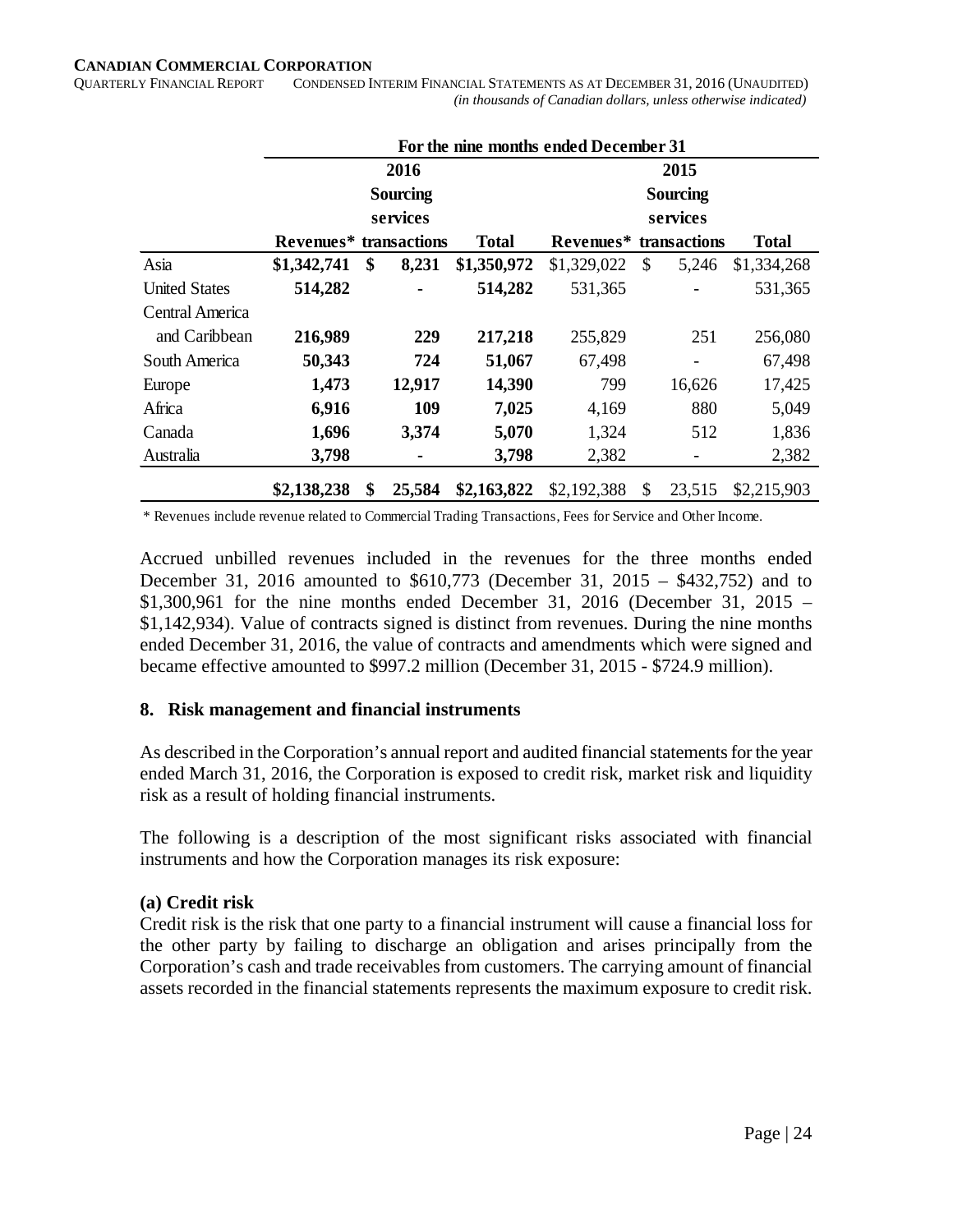#### *Trade receivables*

The Corporation's exposure to credit risk associated with trade receivables are influenced mainly by the demographics of the Corporation's customer base. The Corporation generally manages foreign customer credit risk by extending open account terms to parties with a Moody's credit rating of at least AAA. In all other cases, the Corporation passes the risk to the supplier. This is achieved through a back-to-back payment mechanism whereby the supplier is paid when the Corporation has received the payment from the foreign customer. During the nine months ended December 31, 2016, 5% (March 31, 2016 - 25%) of the Corporation's trade receivables were from AAA credit rated customers.

The maximum exposure to credit risk for trade receivables by geographic region was as follows:

|                               | December 31, |           |    | March 31, |
|-------------------------------|--------------|-----------|----|-----------|
|                               | 2016         |           |    | 2016      |
| Asia                          | \$           | 983,261   | \$ | 23,760    |
| <b>United States</b>          |              | 39,889    |    | 30,510    |
| Central America and Caribbean |              | 6,763     |    | 62,272    |
| Europe                        |              | 4,972     |    | 701       |
| South America                 |              | 3,497     |    | 12,369    |
| Canada                        |              | 1,852     |    | 1,167     |
| Africa                        |              | 1,672     |    |           |
| Australia                     |              | 424       |    |           |
|                               | \$           | 1,042,330 | \$ | 130,779   |

Trade receivables are based on normal international trade terms and are generally non-interest bearing. The maturity profile of the Corporation's trade receivables was as follows:

|                       | December 31, March 31, |                      |      |
|-----------------------|------------------------|----------------------|------|
|                       |                        | 2016                 | 2016 |
| $<$ 1 year            | \$                     | 1,021,986 \$ 130,539 |      |
| $> 1$ and $<$ 3 years |                        | 20,344               | 240  |
|                       | S                      | 1,042,330 \$ 130,779 |      |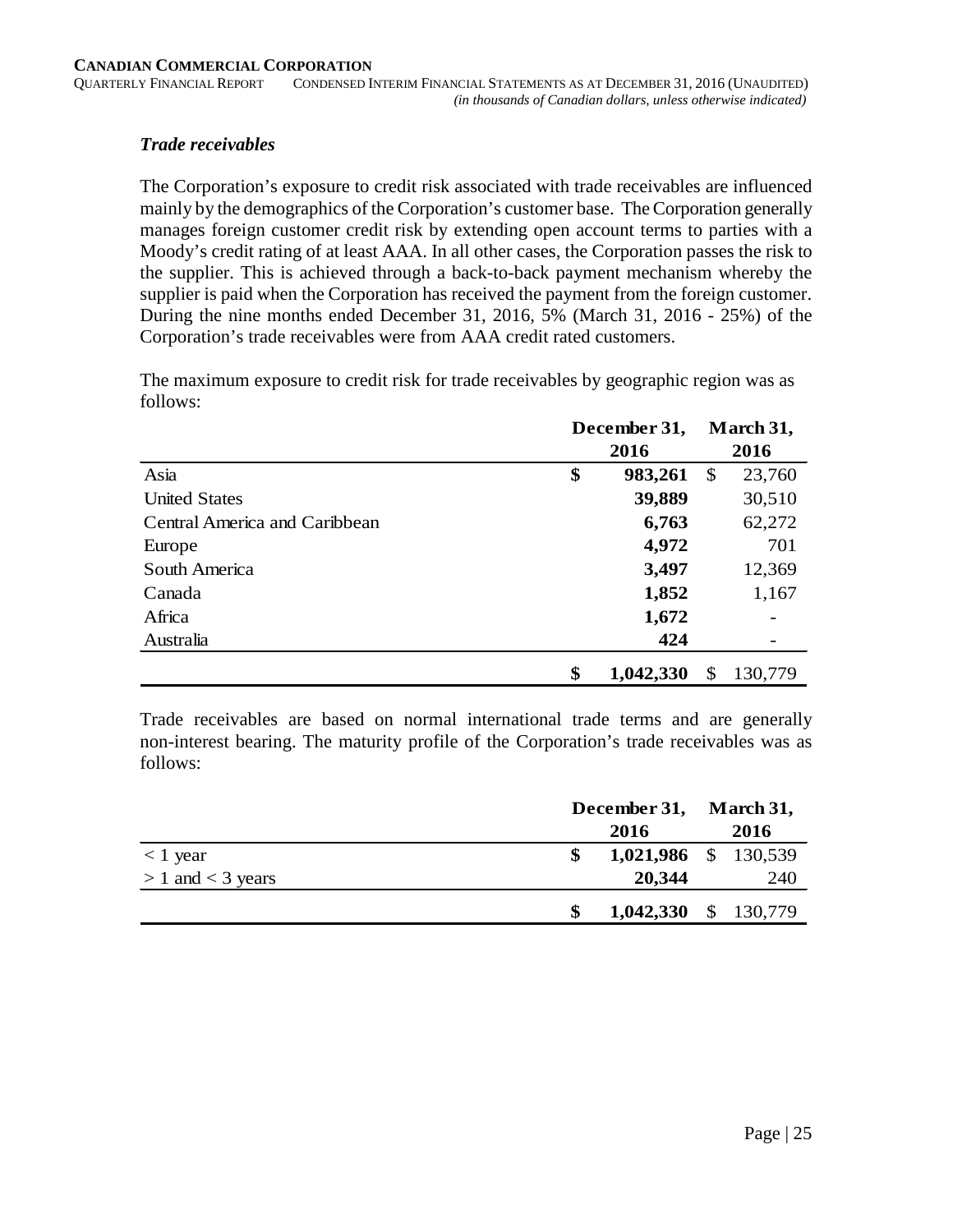Trade receivables are considered past due when the payor has failed to make the payment by the contractual due date. The aging profile of the Corporation's past due trade receivables was as follows:

|                              | December 31, |               | March 31, |
|------------------------------|--------------|---------------|-----------|
|                              | 2016         |               | 2016      |
| $<$ 30 days                  | 11,194<br>\$ | <sup>\$</sup> | 17,916    |
| $>$ 30 days and $<$ 180 days | 3,812        |               | 24,135    |
| $> 180$ days                 | 21,104       |               | 1,516     |
|                              | \$<br>36,110 |               | 43,567    |

#### *Advances and progress payments to Canadian exporters*

Credit risk exposure related to advances and progress payments to Canadian exporters is mitigated by the back to back nature of the Corporation's contractual obligations and supplemented by collateral held.

# *Collateral*

The profile of the Corporation's total collateral held with respect to its contractual obligations in the unlikely event of contractual non-performance by Canadian companies was as follows:

|                        | December 31, |                |      | March 31,    |
|------------------------|--------------|----------------|------|--------------|
|                        |              | 2016           |      | 2016         |
| Holdbacks              | \$           | 6,172          | - \$ | 5,970        |
| <b>Bank</b> guarantees | \$           | $\blacksquare$ |      | 30,452       |
| Surety bonds           | \$           | $\blacksquare$ |      | 26,864       |
| Parent guarantees      | \$           | 18,315,441     |      | \$17,535,138 |
| Other                  | \$           | 9,309          | S    | 6,590        |

The above amounts approximate the fair values of collateral held.

# **(b) Market risk**

Market risk is the risk that the fair value or future cash flows of a financial instrument will fluctuate because of changes in market rates. Market risk comprises three types of risk: currency risk, interest rate risk and other price risk. The Corporation is not exposed to significant currency risk or other price risk. The Corporation has no significant derivatives or embedded derivatives that require recognition as an asset or liability on the Statement of Financial Position.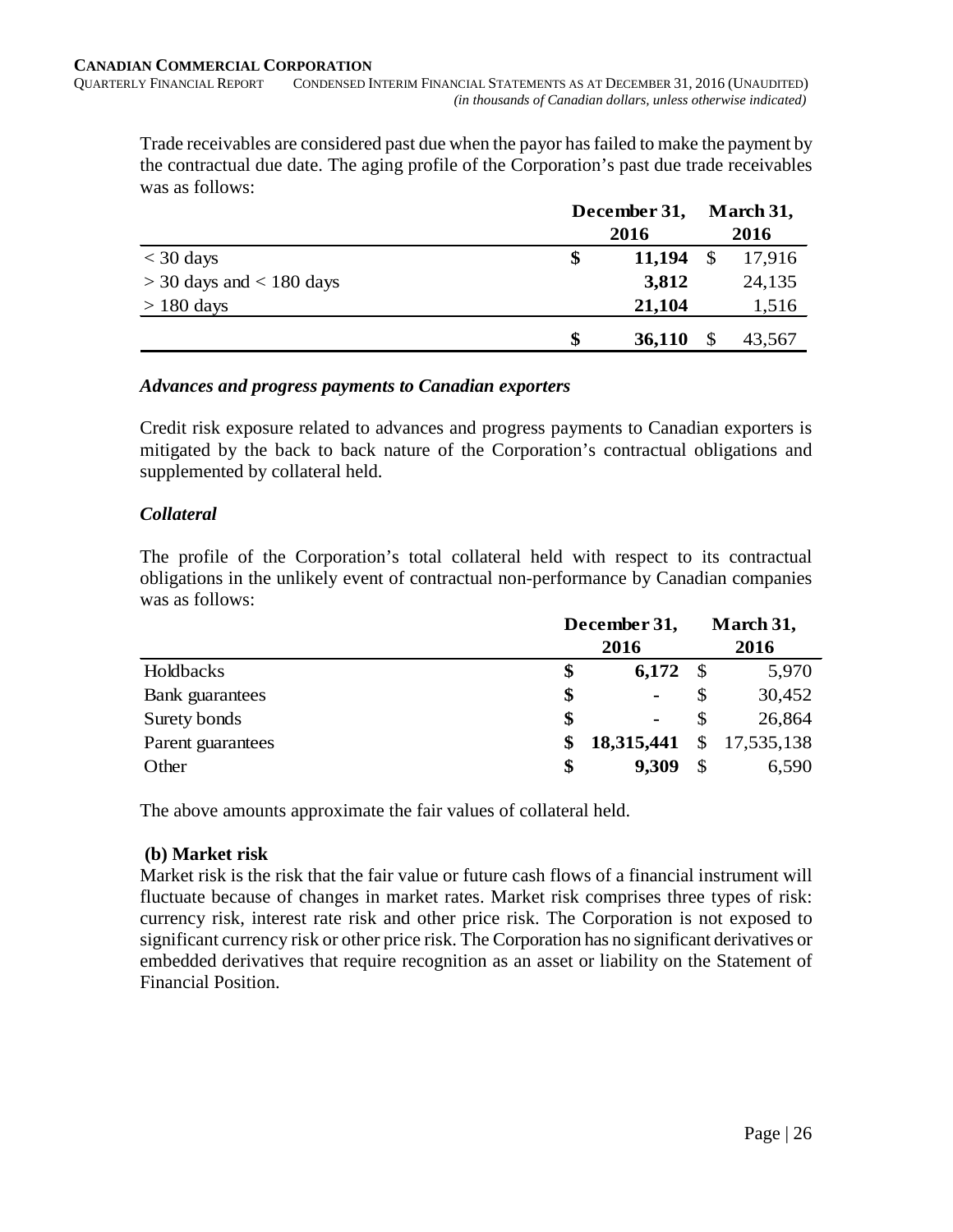#### *Interest rate risk*

Interest rate risk is the risk that the fair value or future cash flows of a financial instrument will fluctuate because of changes in market interest rates. The Corporation's exposure to fair-value interest rate risk arises from investing cash. The risks associated with fluctuations in interest rates are minimized by investing in highly liquid temporary deposits with a reputable chartered bank.

As directed by the Minister of International Trade, during the year ended March 31, 2014, the Corporation developed an approach to transfer its Cuba trade financing activities to a related Crown Corporation which eliminates related risks to the Corporation while continuing to ensure support to the Canadian exporters.

Under a specific series of contracts, included in trade payables and accrued liabilities, the Corporation owed \$1,242 as at December 31, 2016 (March 31, 2016 - \$34,355) which bears interest at the cost of funds plus  $0.25\%$  (March 31,  $2016 - 0.25\%$ ).

#### **(c) Liquidity risk**

Liquidity risk is the risk that an entity will encounter difficulty in meeting obligations associated with financial liabilities that are settled by delivering cash or another financial asset.

Liquidity risk is minimized through compliance with the Corporation's investment policy whereby cash is invested in highly liquid temporary deposits with a reputable financial institution in order to meet financial obligations on a timely basis.

The *Canadian Commercial Corporation Act* permits the Corporation to borrow from the Consolidated Revenue Fund or enter into other credit arrangements or indemnities from other sources for an amount not to exceed \$90.0 million.

The Corporation has a revolving credit facility providing access to funds in the amount of \$40.0 million (March 31, 2016 – \$40.0 million) Canadian or its U.S. dollar equivalent. Indebtedness under this agreement is unsecured and this credit facility has no expiry date. As at December 31, 2016, there were no draws on this line of credit (March 31, 2016 – nil).

In addition, the Corporation enters into credit arrangements up to a maximum of \$70.0 million as at December 31, 2016 (March 31, 2016 – \$70.0 million) where transactions are fully insured by a related Crown Corporation with a Moody's credit rating of AAA, thereby mitigating all liquidity risk related to the Cuba contracting program. The Corporation incurred expenses of \$66 during the three months ended December 31, 2016 (December 31, 2015 – \$1,860) and expense of \$735 for the nine months ended December 31, 2016 (December 31, 2015 – \$2,904) related to the Cuba contracting program.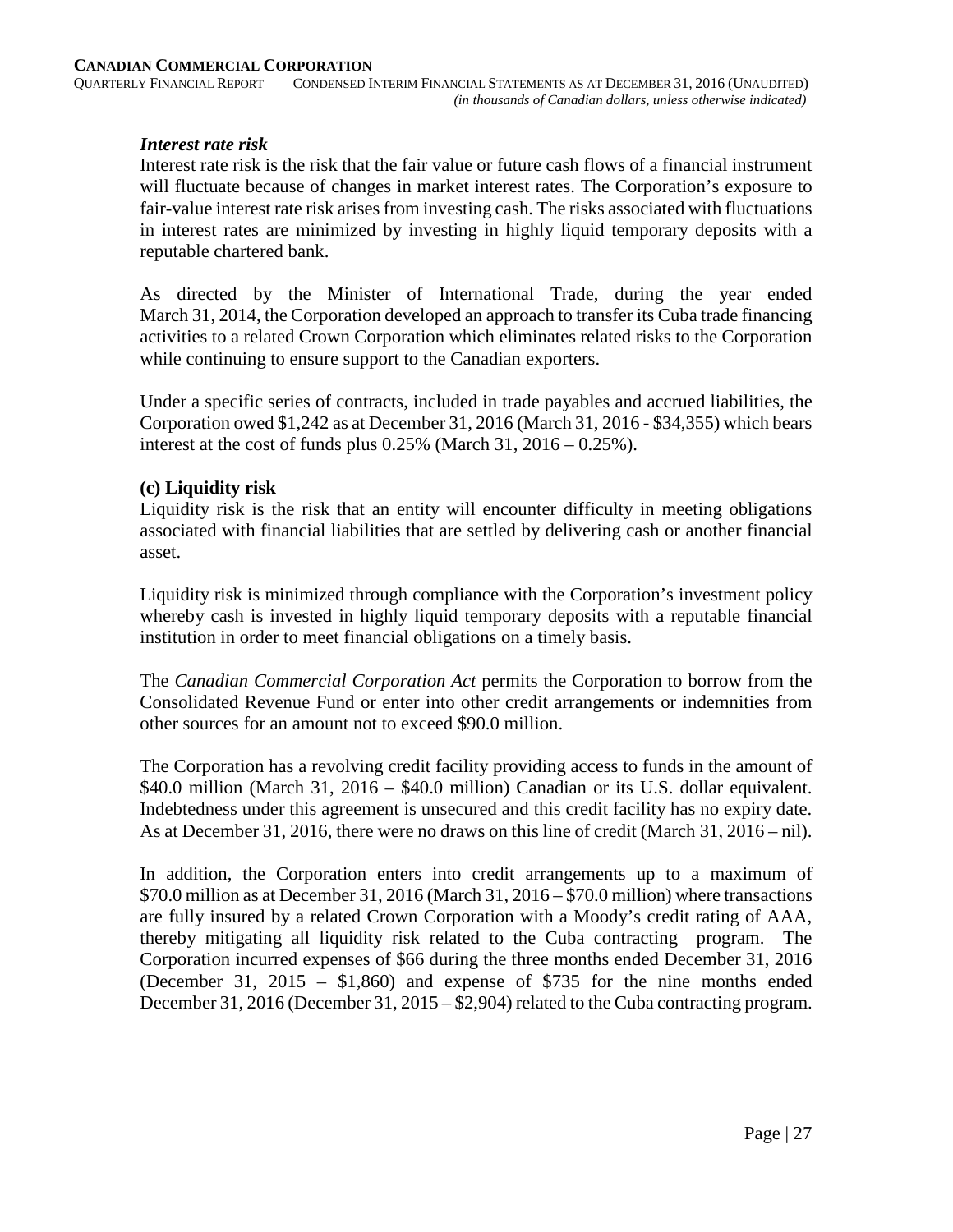# *Trade payables and accrued liabilities*

Trade payables and accrued liabilities are due on normal trade terms. The maturity profile of the Corporation's trade payables and accrued liabilities was as follows:

|                  | December 31,         | March 31, |         |  |
|------------------|----------------------|-----------|---------|--|
|                  | 2016                 |           | 2016    |  |
| $\langle$ 1 year | \$<br>1,074,134      |           | 162,722 |  |
|                  | \$<br>$1,074,134$ \$ |           | 162,722 |  |

Under a specific series of contracts, related to the Cuba contracting program included in trade payables and accrued liabilities the Corporation owed \$1,242 as at December 31, 2016 (March 31, 2016 – \$34,355) which bears interest at the cost of funds plus  $0.25\%$ (March 31, 2016 - 0.25%) and the Corporation has offered as security certain foreign trade receivables under certain conditions. The amount of outstanding trade receivables which are fully insured by a related Crown corporation under these arrangements was \$1,242 as at December 31, 2016 (March 31, 2016 – \$34,355) and was profiled as follows:

|                       |    | December 31, March 31, |                            |
|-----------------------|----|------------------------|----------------------------|
|                       |    | 2016                   | 2016                       |
| $< 1$ year            |    |                        | 1,242 $\frac{1}{2}$ 34,115 |
| $> 1$ and $<$ 3 years |    | $\blacksquare$         | 240                        |
|                       | -S |                        | 1,242 $\frac{1}{2}$ 34,355 |

No onerous contracts have been identified as at December 31, 2016 and March 31, 2016.

# **9. Finance income, net**

The Corporation has recorded finance income and cost in relation to the following financial instruments:

|                                                | For the three<br>months ended<br>December 31 |      |               |        |  | For the nine<br>months ended<br>December 31 |       |  |
|------------------------------------------------|----------------------------------------------|------|---------------|--------|--|---------------------------------------------|-------|--|
|                                                | 2016                                         |      |               | 2015   |  | 2016                                        | 2015  |  |
| Financial assets                               |                                              |      |               |        |  |                                             |       |  |
| Finance income earned on cash                  | \$                                           | 118  | $\mathcal{S}$ | 113 \$ |  | 355                                         | \$325 |  |
| <b>Financial liabilities</b>                   |                                              |      |               |        |  |                                             |       |  |
| Finance cost on payables and other liabilities |                                              | (12) |               | (16)   |  | (37)                                        | (68)  |  |
|                                                | \$                                           | 106  |               | 97     |  | 318                                         | \$257 |  |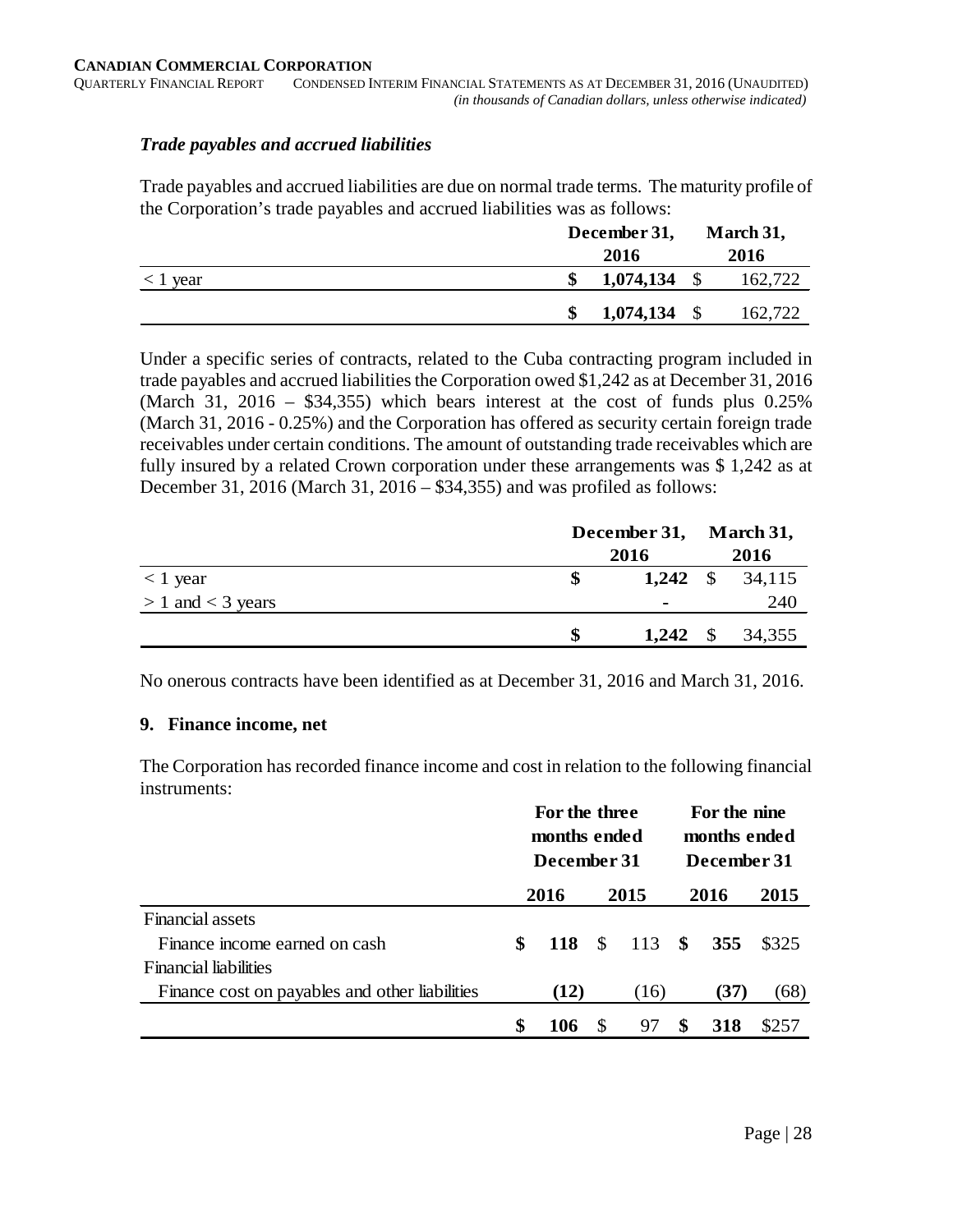#### **10. Administrative expenses**

Administrative expenses included the following:

|                                | For the three months |            | For the nine months |                   |              |              |
|--------------------------------|----------------------|------------|---------------------|-------------------|--------------|--------------|
|                                | ended December 31    |            |                     | ended December 31 |              |              |
|                                |                      | 2016       |                     | 2015              | 2016         | 2015         |
| Workforce compensation         |                      |            |                     |                   |              |              |
| and related expenses           | \$                   | 4,947      | \$                  | 5,002             | \$<br>14,162 | \$<br>14,338 |
| Contract management services   |                      | 675        |                     | 400               | 2,025        | 2,025        |
| Travel and hospitality         |                      | 428        |                     | 390               | 1,219        | 1,241        |
| Rent and related expenses      |                      | <b>300</b> |                     | 516               | 1,180        | 2,674        |
| Consultants                    |                      | 369        |                     | 476               | 929          | 1,416        |
| Software, hardware and support |                      | 47         |                     | 35                | 443          | 436          |
| Depreciation                   |                      | 105        |                     | 43                | 307          | 1,183        |
| Corporate communications       |                      | 62         |                     | 80                | 99           | 214          |
| Other expenses                 | 254                  |            |                     | 226               | 619          | 705          |
|                                | \$                   | 7,187      | \$                  | 7,168             | \$20,983     | 24,232<br>S. |

#### **11. Parliamentary appropriation**

The appropriation authorized by the Parliament of Canada is included in the Statement of Comprehensive Income. For the three and nine months ended December 31, 2016, the appropriation totalled \$877 (December 31, 2015 - \$2,220) and \$2,632 (December 31, 2015 - \$6,660) respectively.

# **12. Related party transactions**

The Corporation is related in terms of common ownership to all Government of Canada departments, agencies and Crown corporations. The Corporation enters into transactions with these entities in the normal course of business, under the same terms and conditions that apply to unrelated parties, and as such the transactions approximate fair value.

# **13. Guarantees**

As prime contractor, the Corporation is contractually obligated to complete contracts with foreign customers ensuring that the terms of the contract are fulfilled regardless of the quality of performance by the Canadian exporter. The Corporation also engages in the fulfilment of contractual obligations related to sourcing services for support of international assistance programs.